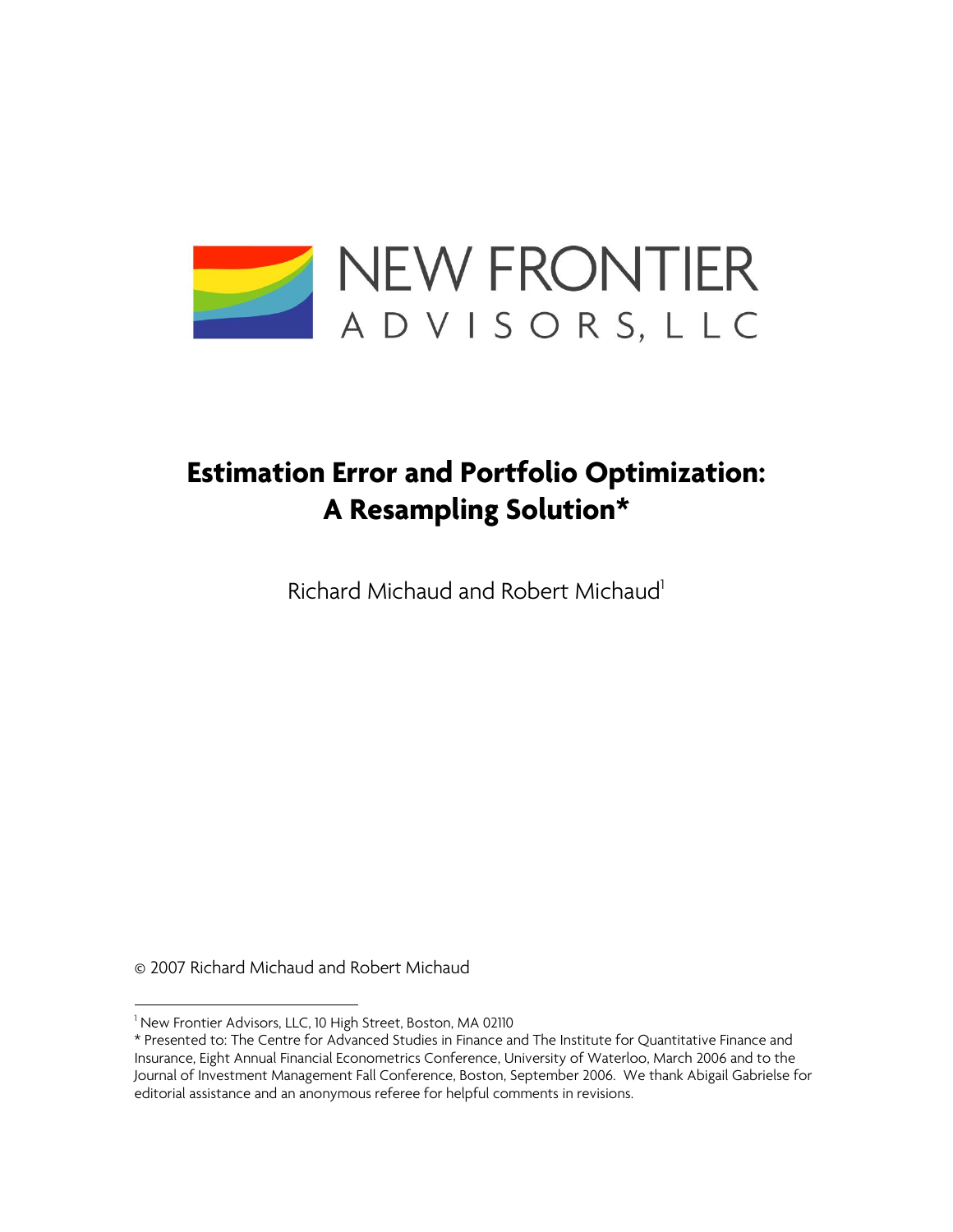

# **Abstract**

Markowitz (1959) mean-variance (MV) portfolio optimization has been the practical standard for asset allocation and equity portfolio management for almost fifty years. However, it is known to be overly sensitive to estimation error in risk-return estimates and have poor out-of-sample performance characteristics. The Resampled Efficiency™ (RE) techniques presented in Michaud (1998) introduce Monte Carlo methods to properly represent investment information uncertainty in computing MV portfolio optimality and in defining trading and monitoring rules. This paper reviews and updates the literature on estimation error and RE portfolio optimization and rebalancing. We resolve several open issues and misunderstandings that have emerged since Michaud (1998). In particular, we show RE optimization to be a Bayesian-based generalization and enhancement of Markowitz's solution.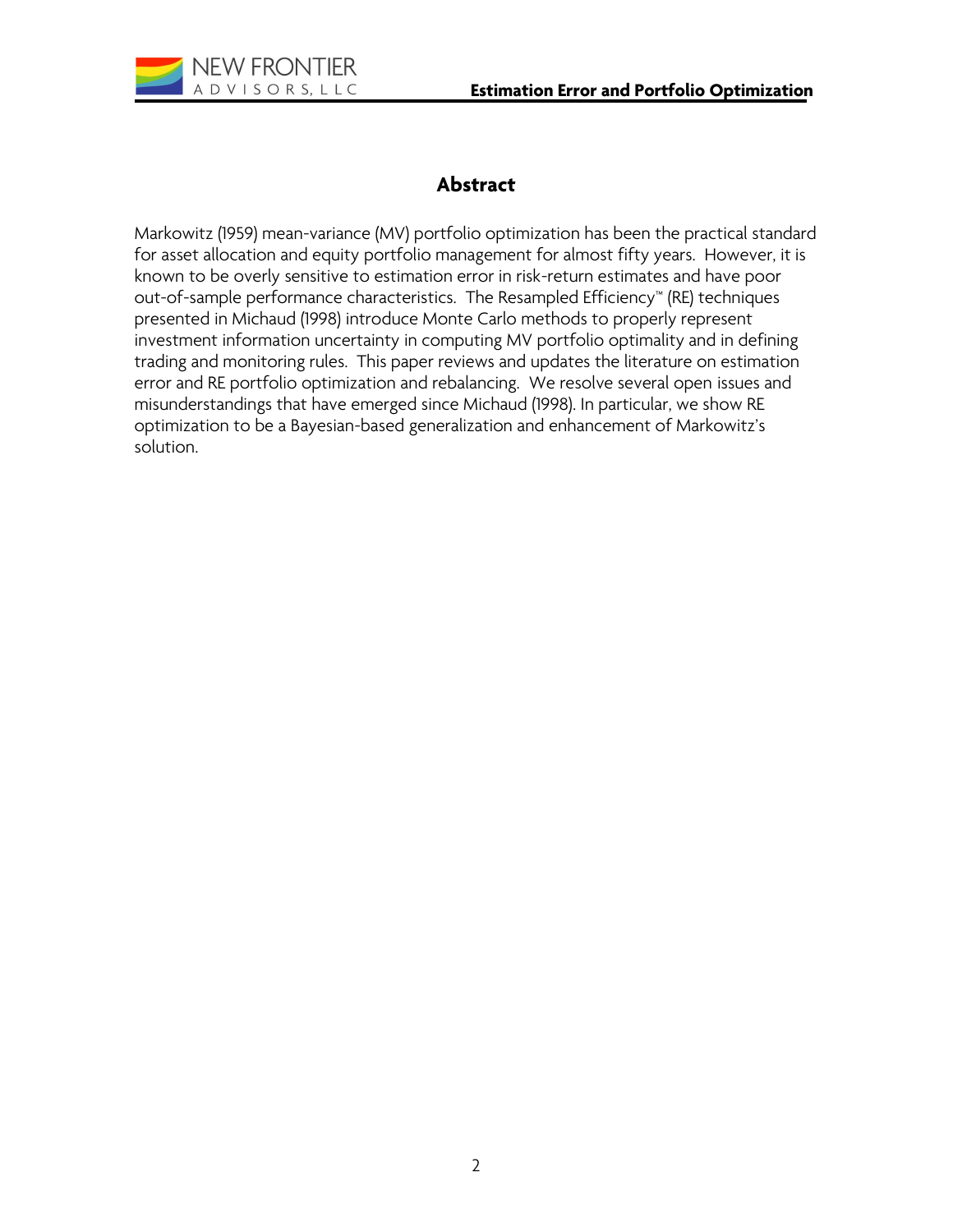

Markowitz (1959) mean-variance (MV) optimization has been the standard for efficient portfolio construction for almost fifty years. Nearly all commercial portfolio optimizers for asset allocation and equity portfolio management are based on some variation of the Markowitz method. While theoretically important for modern finance, MV optimization's sensitivity to uncertainty in risk-return estimates typically results in an unstable asset management framework, ambiguous portfolio optimality, and poor out-of-sample performance. Tests demonstrate that unbounded MV optimized portfolios are dominated by equal weighting and have essentially no practical investment value. $^2$ 

In practice MV optimization is used primarily as a convenient framework for imposing ad hoc constraints and providing a scientific veneer for marketing purposes (Michaud 1989). We show that MV optimization limitations result primarily from the way investment information is used. Resampled Efficiency™ (RE) optimization and rebalancing, first proposed in Michaud (1998, Chs. 6, 7), uses Monte Carlo techniques to define more investment effective Markowitz optimized portfolios and portfolio rebalancing and monitoring rules.<sup>3</sup>

This paper reviews and summarizes recent research and new developments in estimation error and MV portfolio optimization.<sup>4</sup> It includes resolutions of open issues and misunderstandings that emerged since Michaud (1998). The arguments are briefly summarized to keep the report of manageable length, with references provided for further discussion.

#### **Research Review**

 $\overline{a}$ 

This paper addresses linear constrained MV portfolio optimization and rebalancing from a statistical or estimate uncertainty perspective with evaluation in an out-of-sample context. The pioneers of an estimate uncertainty statistical perspective of MV optimization include Roll (1979), Jobson and Korkie (1980, 1981), Shanken (1985), Jorion (1986, 1992), Frost and Savarino (1986, 1988), and Ledoit (1997). Curiously, the bulk of traditional research in this area has focused on unbounded in-sample MV optimization or utility maximization while ignoring estimate uncertainty or out-of-sample performance. Examples include the Black and Litterman (1992) procedure, Grinold (1989) formula, Grinold and Kahn (1994, Ch. 6) principles, Clarke et al (2002, 2006) rationale, Campbell and Viceira (2002) utility, and Knight and Satchell (2006) analysis. While an in-sample analytical framework may be tractable and convenient, unbounded MV optimization without consideration of estimation error often leads to irrelevant or misleading trading, optimization universe design, and constraint policies that may adversely affect trillions of dollars under current management.<sup>5</sup>

 $^2$  Jobson and Korkie (1981). In a more recent study, DeMiguel et al (2006) test the performance of fourteen models of unbounded MV portfolio choice in the context of estimation error and find, as in Jobson and Korkie, that none seem reliable improvements over equal weighting.

<sup>&</sup>lt;sup>3</sup> RE optimization, invented by Richard Michaud and Robert Michaud, is protected by U.S and Israeli patents and patents pending worldwide. New Frontier Advisors, LLC (NFA) is exclusive worldwide licensee.

<sup>4</sup> See Michaud and Michaud (2008a) for further discussion.

<sup>&</sup>lt;sup>5</sup> See Michaud and Michaud (2005b) for more discussion.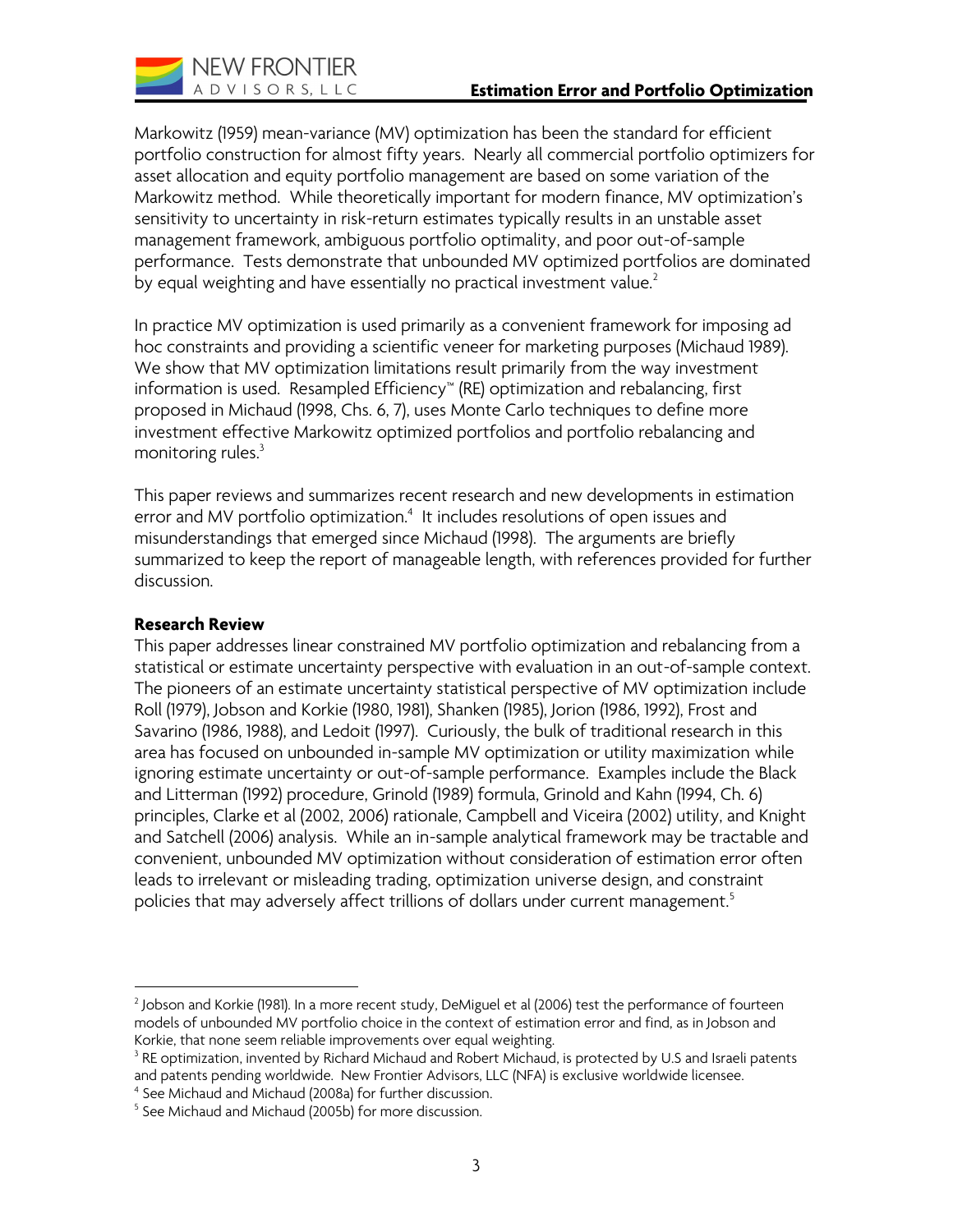Academic research on estimation error has largely focused on (unbounded in-sample) expected utility maximization.<sup>6</sup> However, practitioners typically prefer MV efficiency for defining portfolio optimality since investors are more comfortable estimating asset risks and returns than parameters of a utility function. Levy and Markowitz (1979) show that portfolios on the MV efficient frontier are often very good approximations of portfolios that maximize expected utility for many utility functions and return generating processes in practice. $^7$  In addition, Rubenstein (1973) shows that parameter uncertainty is often a serious problem in expected utility estimation. While maximum expected utility using sophisticated functions or higher moments of the distribution may claim superiority over MV optimization in-sample, increased estimation error may often lead to inferior out-ofsample risk-adjusted performance.

#### **Scope**

Our focus – out-of-sample risk-adjusted performance of linearly constrained MV optimized portfolios – is the framework of choice for asset management in practice. Following Jobson and Korkie (1981), our out-of-sample results are based on simulation tests to avoid the unreliability of backtests and unrealistic in-sample analytical results. Computer algorithms that include linear constraints as in Markowitz (1956) are used to compute practical MV optimal portfolios.<sup>8</sup>

### **MV Optimization Limitations**

The problem that limits the investment value of MV optimized portfolios is not Markowitz' theory. $^9$  Markowitz gives the right way to invest given that you know that you have exactly the correct inputs. The most serious problem is estimation error, or parameter uncertainty, in optimization inputs. Risk-return estimates are highly uncertain in investment practice and sensitivity to changes in optimization inputs leads to portfolio optimality ambiguity. The problem of uncertain estimates is compounded by how investment information is represented in digital computer optimizations. A 10% return estimate is stored in computer registers with 15 trailing zeros. $^{\text{10}}$  In practice it is investment nonsense to consider that significant information exists in the  $16<sup>th</sup>$  or even  $5<sup>th</sup>$  decimal place; (many investment professionals admit they are happy to just get the sign right). However, this extremely unrealistic view of investment information is implicit in the functioning of many optimization algorithms.<sup>11</sup> What is missing is any sense of statistically significant differences in risk-return inputs, a particular problem in the context of optimization with inequality

 $\overline{a}$ <sup>6</sup> An early reference is Bawa, Brown, and Klein (1979). More recent examples include Jorion (1986), Harvey et al (2006), DeMiguel et al (2006) and Brandt (2007).

<sup>7</sup> See also Cremers et al (2004).

 $^{\text{8}}$  See Boyd and Vandenberghe (2004) for an up-to-date review of algorithms for solving convex optimization problems including Markowitz portfolio optimization.

<sup>9</sup> Michaud (1998, Ch. 3) and Michaud and Michaud (2008a, Ch. 3) review traditional critiques of MV optimization.

 $10$  The IEEE 754 digital computer standard implies data storage of essentially 10 single or 16 double precision decimals of floating point data. The authors use double precision software for computation.

<sup>&</sup>lt;sup>11</sup> The problem of unrealistic accuracy representation of information and unstable or knife-edge optimizations is a general, though widely ignored, problem affecting a variety of industrial, military, medical, robotics, economics, as well as financial applications.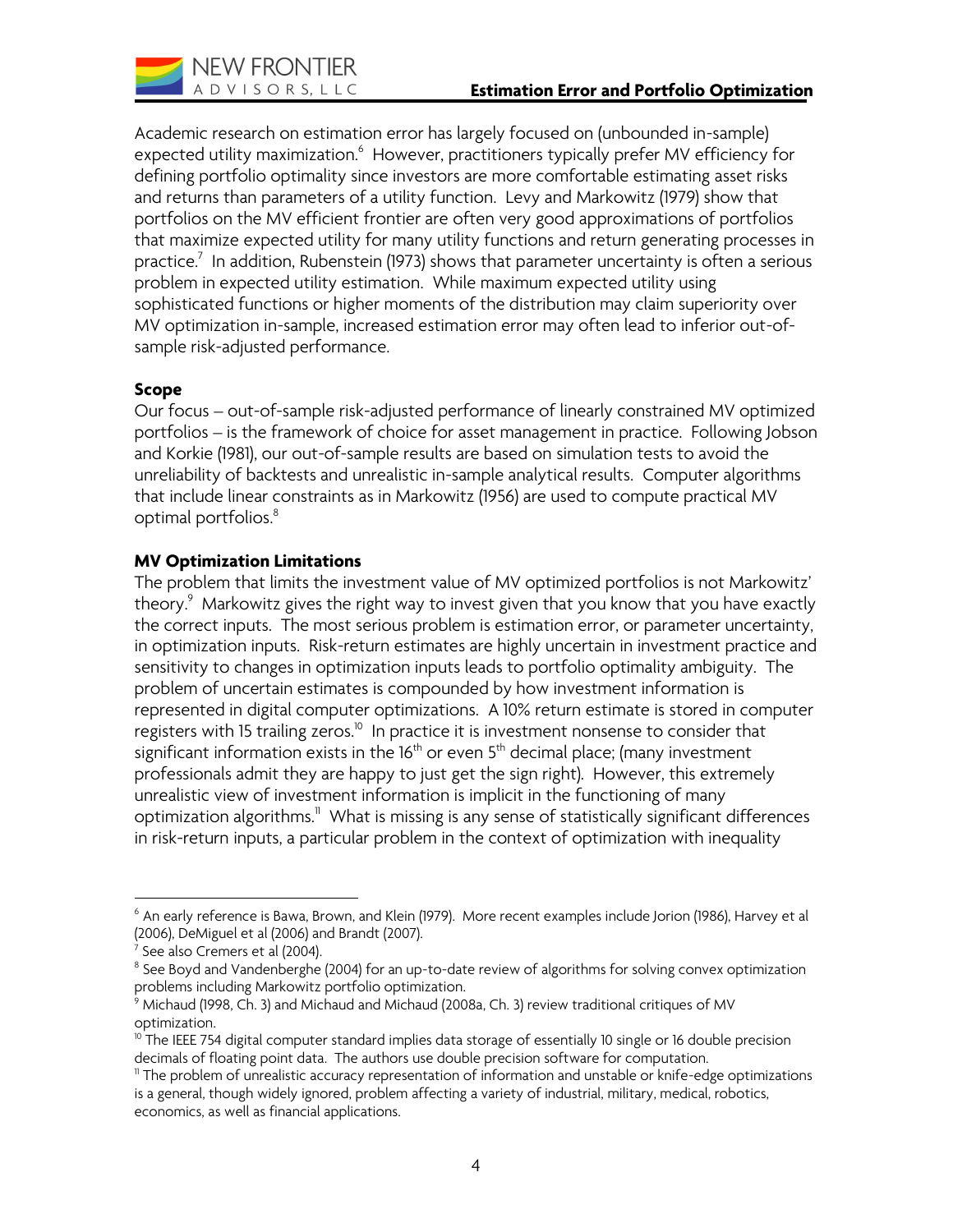

constraints. As a result, MV optimization creates unrealistic portfolios leading to likely underperformance even with informative inputs.

#### **RE Technology**

RE technology introduces Monte Carlo resampling and bootstrapping methods into MV optimization to more realistically reflect the uncertainty in investment information. The end result is generally more stable, realistic, and investment effective MV optimized portfolios. RE technology also includes statistically rigorous portfolio trading and monitoring rules and tests for significant assets avoiding the often ineffective and costly rebalancings typical of the MV optimization asset management process.

Generally speaking, RE optimal portfolios are constructed as follows (each step is discussed in more depth later in the paper):

- Step 1. Sample a mean vector and covariance matrix of returns from a distribution of both centered at the original (point estimate) values normally used in MV optimization.<sup>12</sup>
- Step 2. Calculate a MV efficient frontier based on these sampled risk and return estimates.
- Step 3. Repeat steps 1 and 2 (until enough observations are available for convergence in step 4).
- Step 4. Average the portfolio weights from step 2 to form the RE optimal portfolio.
- Step 5. (optional) Apply investability constraints to 4.

The left-hand panel in Figure 1 illustrates the resampled simulated MV efficient frontier procedure for 20 randomly chosen large cap stocks in the S&P 500 index.<sup>13,14</sup> The red curve is the classical Markowitz MV efficient frontier. Twenty-five (cyan) simulated MV efficient frontiers, using the repeated two steps, are also displayed. ${}^{15}$  Note the enormous dispersion of the simulated frontiers. Some simulated frontiers have roughly half the range of risk of

 $\overline{a}$  $12$  This is typically done with resampling, or bootstrapping. In this paper, bootstrapping generally refers to the technique of redrawing historical observations with replacement. Resampling typically refers to recreating the simulated history from an assumed probability distribution such as multivariate normality. Non-normal resampling may be appropriate in some applications but is beyond the scope of this report. See Efron and Tibshirani (1993) for an authoritative discussion of these procedures. In practice resampling is typically convenient since few investment strategies are based solely on risk-return estimates from historical return data.

<sup>&</sup>lt;sup>13</sup> Following Jobson and Korkie (1981), the optimizations are illustrated based on the risk and returns of twenty U.S. stocks randomly chosen from 100 largest capitalization stocks in the S&P 500 index with continuous monthly returns from January 1997 through December 2006. The list of stocks, their annualized average returns, standard deviations and correlations over the period and further details are given in the Appendix.  $14$  Each simulated efficient frontier is defined to be consistent with the uncertainty in the original data set; i.e., 120 monthly simulated returns are computed for each asset; the simulated returns assume a multivariate normal distribution. The optimized portfolios are constrained to have non-negative weights and sum to one. The simulated MV efficient frontier procedure may have a number of variations. For example, the return distribution assumption can be changed or historical data may be bootstrapped. In many cases in practice the number of simulated returns for computing the simulated MV efficient frontiers is not associated with a historical return data set and must be assumed. This issue leads to the important (patent pending) concept of Forecast Confidence™ (FC) level discussed further below and in Michaud and Michaud (2004a).

<sup>&</sup>lt;sup>15</sup> In practical applications, many more efficient frontiers are simulated. However, it serves our pedagogical purposes in this case to display only twenty-five simulated frontiers.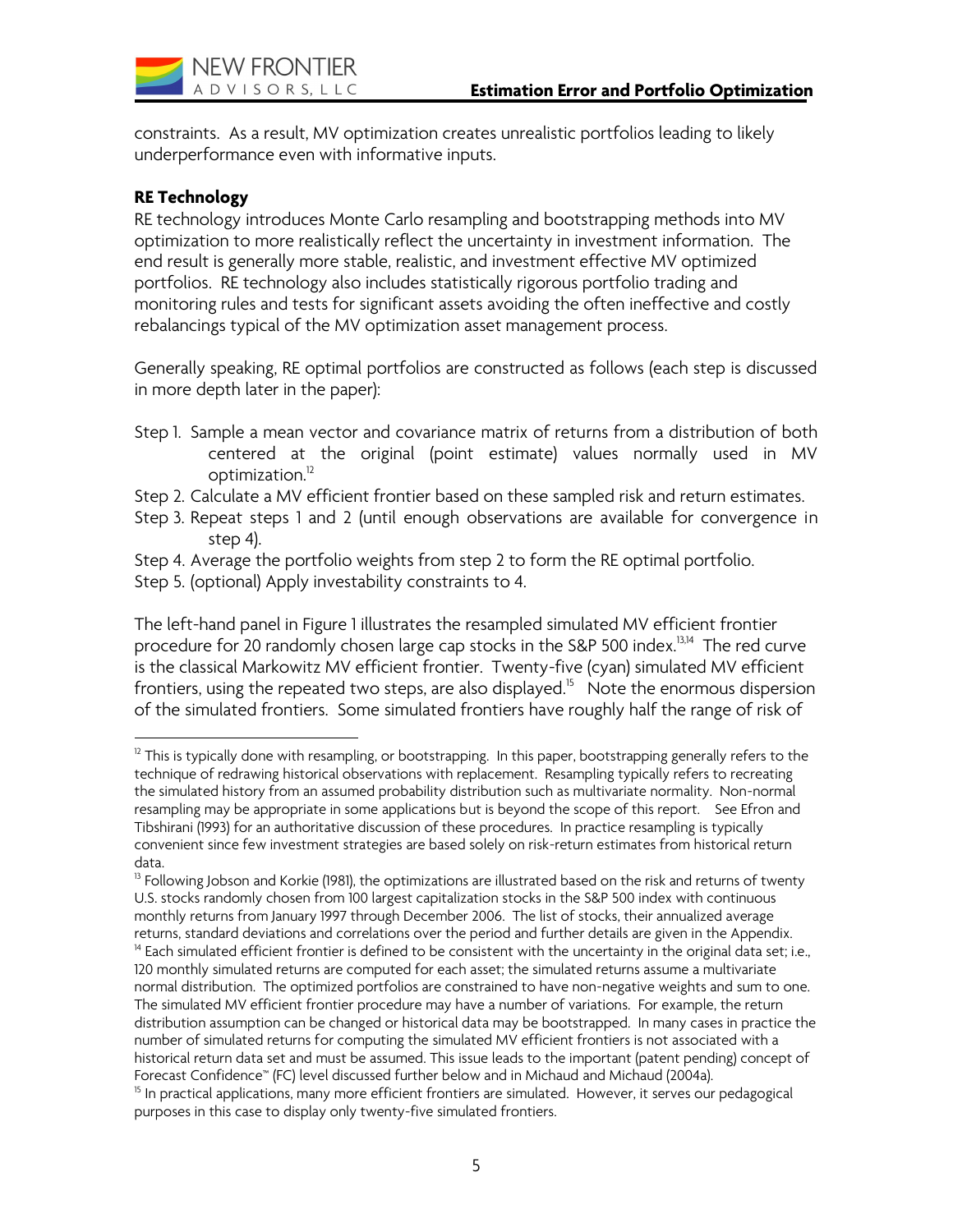

the original MV efficient frontier while others have significantly more risk. The range of returns among the simulated frontiers is even more impressive considering that the experiment reflects ten years of data from well known securities in a major index. Since each of these frontiers represents MV portfolio optimality, MV efficiency may seem almost beyond hope of definition when estimation error is considered. The left hand panel provides a vivid rationale for why investment managers typically avoid using MV optimization in practice or over manage the process and impose many constraints. $^{16}$ 



**Figure 1: Original and Simulated MV Frontiers and the Resampled Efficient Frontier™**

Each simulated efficient frontier in the left hand panel consists of 51 portfolios from low to high return. The right hand panel plots the risks and returns of all the portfolios computed from all the simulated efficient frontiers in the left hand panel in terms of the Appendix risk-return estimates. RE optimization converts the simulated MV efficient frontiers into a single frontier, as displayed in the right hand panel.

The procedure for computing the Resampled Efficient Frontier™ (REF) in the right hand panel can be motivated as follows. Every simulated MV efficient frontier in the left hand panel of Figure 1 is the right way to invest given a set of inputs. But the inputs are highly uncertain. How should an investor deal with portfolio optimality uncertainty?

In the case of a highly risk-averse investor, the minimum variance portfolio is the optimal portfolio for any given efficient frontier. Since all simulated frontiers are equally likely, the RE optimal minimum variance portfolio is defined as the average of the portfolio weights of all the simulated minimum variance portfolios. The RE optimal minimum variance portfolio is plotted at the base of the curve in the right hand panel in Figure 1 relative to the riskreturn estimates of the data in the Appendix.

 $\overline{a}$  $16$  The simulated MV efficient frontiers that are the starting point of RE optimization are consistent with Efron's (2005) "empirical Bayes" procedure. As in Efron, resampling is employed as a powerful statistical tool for understanding variability in parameter estimation and for creating "objective" priors.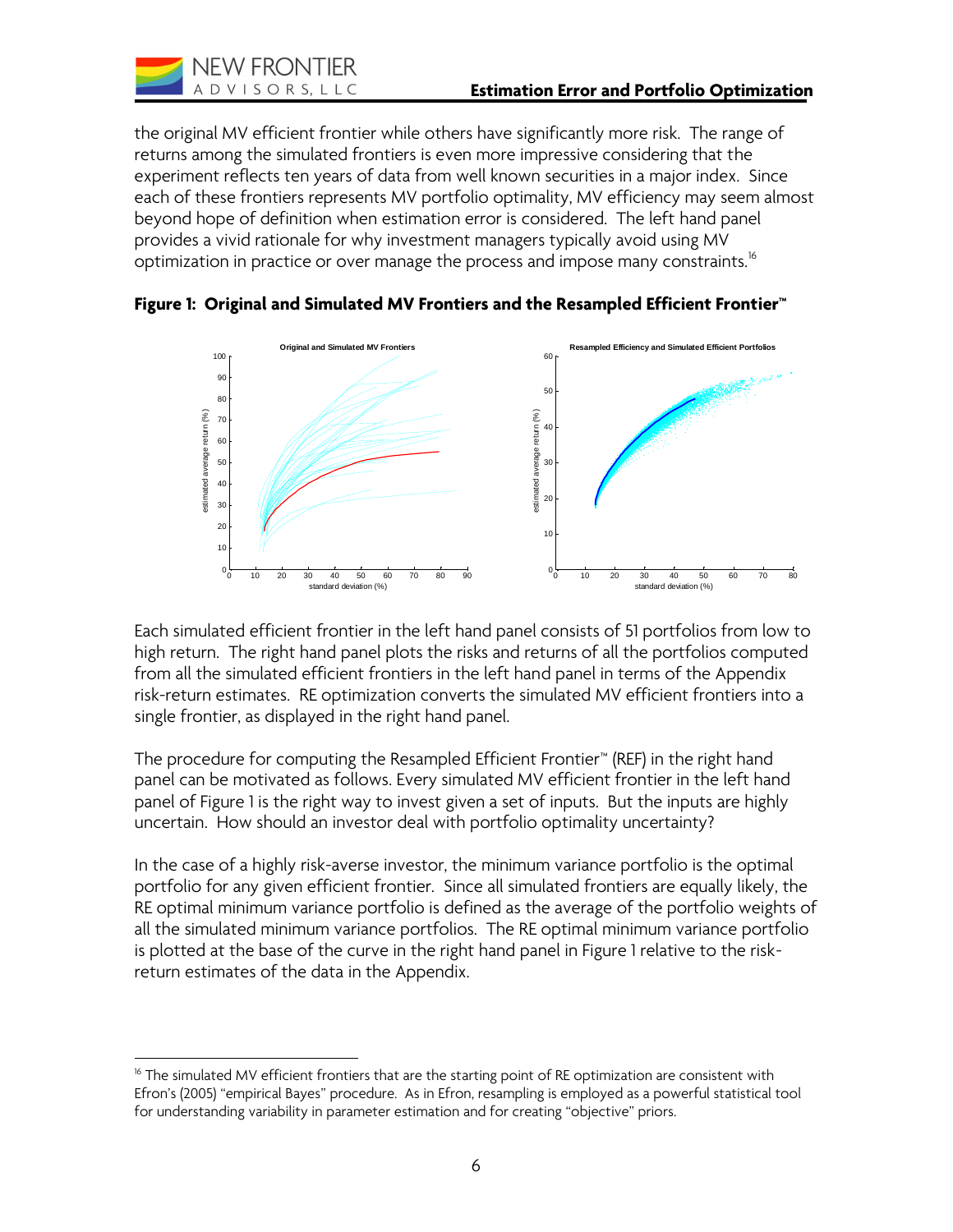

Alternatively, consider an investor who is indifferent to risk. In this case, the maximum return portfolio is the optimal portfolio for any given simulated efficient frontier. The RE optimal maximum return portfolio is defined as the average of the portfolio weights of all the simulated maximum return MV optimal portfolios; it is plotted at the top of the curve in the right hand panel.

Similarly, RE optimality can be defined for the utility function that characterizes an investor's behavior. The average of the tangent portfolios on simulated MV efficient frontiers relative to the constant expected utility curve defines the RE optimal portfolio. The Resampled Efficient Frontier is the collection of all possible RE optimal portfolios with risk aversion parameters from expected utility curves ranging from total risk aversion to total risk indifference. $^{\prime\prime}$  More generally, the REF is based on averages of all properly associated optimal portfolios on the simulated MV efficient frontiers. Mathematically, it is an integral in portfolio space, over all possible return distributions consistent with the forecast, of the expected value of the MV optimal portfolio weights conditional on the constraints. The resampling/bootstrap process is a Monte Carlo method for estimating this integral.<sup>18</sup> Since REF portfolios are an average of many properly associated MV optimal portfolios, they are safer, less extreme investments.

#### **Properties of MV vs. RE Optimization**

 $\overline{a}$ 

Figure 2 displays the RE and MV frontiers for the data in the Appendix. The REF plots below the classical efficient frontier. Superficially, RE optimization appears to be inferior as an investment framework because it expects less return and restricts risk to a narrower range. $^{19}$ Any in-sample study, as in Harvey et al (2006), will conclude that the REF is not optimal since in-sample utility is unlikely to be maximized by the REF. Note that constraints do the same thing; i.e., lower and shorten the frontier. RE optimization can be thought of as a constraint based on the level of information in the forecasts. In practice, analysts nearly always impose constraints with the objective of improving performance. Frost and Savarino (1988) show that constraints, while lowering in-sample expectations, improve out-of-sample performance.

The proper interpretation of REF vs. classical MV optimality is simple to explain. If you are 100% certain of your risk-return estimates (to 16 decimal places of accuracy or more) then the Markowitz efficient frontier is the efficient frontier for you. If you are less than 100%

 $\frac{17}{17}$  The construction process described is consistent with the appendix in Michaud (1998, Ch. 6). It highlights how rational agents may make investment decisions that lead to REF optimality. Markowitz and Usmen (2003) express concern that RE optimization may require revision of expected utility axioms. As our discussion shows, RE optimization is fundamentally based on expected utility considerations. Their concerns may be due to the original description of the procedure in the body of the Michaud (1998) text that used a heuristic construction process devoid of utility function considerations. We note that approximation algorithms of the REF have been found convenient and investment effective relative to compute-efficiency and statistical stability estimation considerations (see Michaud 1998, Ch. 6, Appendix). Our views on rationality axioms and rule based systems are discussed in Michaud (2003, fn. 6).

<sup>&</sup>lt;sup>18</sup> Resampling and bootstrap methods in statistics are generally concerned with exploring the variability implicit in historical data as in Efron (2005). RE optimization uses the variability exposed by resampling to define a new statistic that did not exist before.

<sup>&</sup>lt;sup>19</sup> The risk range of the REF may be greater than MV efficiency in some cases; this issue is not material to our discussion here.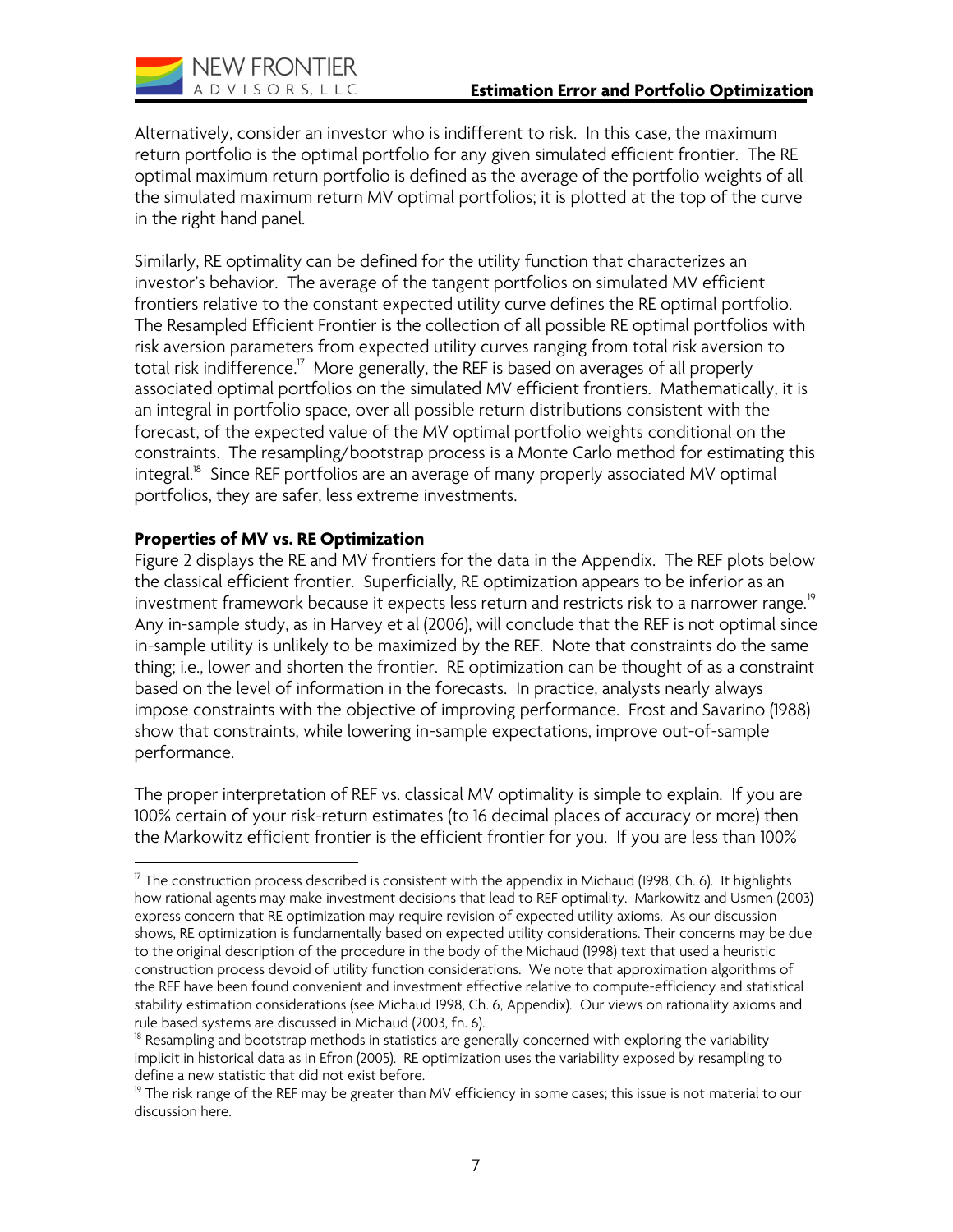

 $\overline{a}$ 

certain of your estimates of risk and return, you expect less return and are less willing to put money at risk. Furthermore, consider an investor with a complete lack of certainty in investment information. In this case the optimal efficient frontier is the no-information prior portfolio, either equal- or benchmark-weighted.<sup>20</sup> The REF portfolio collapses to the no-information portfolio, while Markowitz optimization remains insensitive to information uncertainty. RE optimization is the paradigm of choice for rational decision making under conditions of information uncertainty.





Figure 2 illustrates that RE and MV frontiers may be close in MV space. Superficially this may suggest that the procedures produce similar solutions. Figure 3 provides an illustration of portfolio composition differences in MV and RE optimization. The exhibit is a portfolio composition map of the MV and RE optimal asset allocations in Figure 2; it displays the allocations from minimum risk on the left hand side of the charts, to maximum return on the right hand side of the charts. Each color represents a particular stock. A vertical slice of the chart demonstrates the weights of each stock in the portfolio at that level of risk. The left hand panel is the composition map for MV efficiency; the right hand panel represents RE optimality.

In the classical case no more than seven of the twenty stocks are included in the MV efficient frontier for the upper half of the curve while three stocks are missing over the entire spectrum of risk. Similar examples can be found on nearly every MV frontier.

<sup>&</sup>lt;sup>20</sup> It is a necessary condition that the risk spectrum for estimation error sensitive MV portfolio efficiency converges to the no-information portfolio as uncertainty increases. This property contradicts the properties of the heuristic Ibbotson-Feldman (2003) and Ceria-Stubbs (2005) methods where the risk spectrum is always constant and equal to classical efficiency whatever the level of certainty in investment information. Note also, in contrast to the teachings in Chopra and Ziemba (1993), Figure 2 shows that considering estimation error in risk as well as return is fundamentally important for defining portfolio optimality under information uncertainty.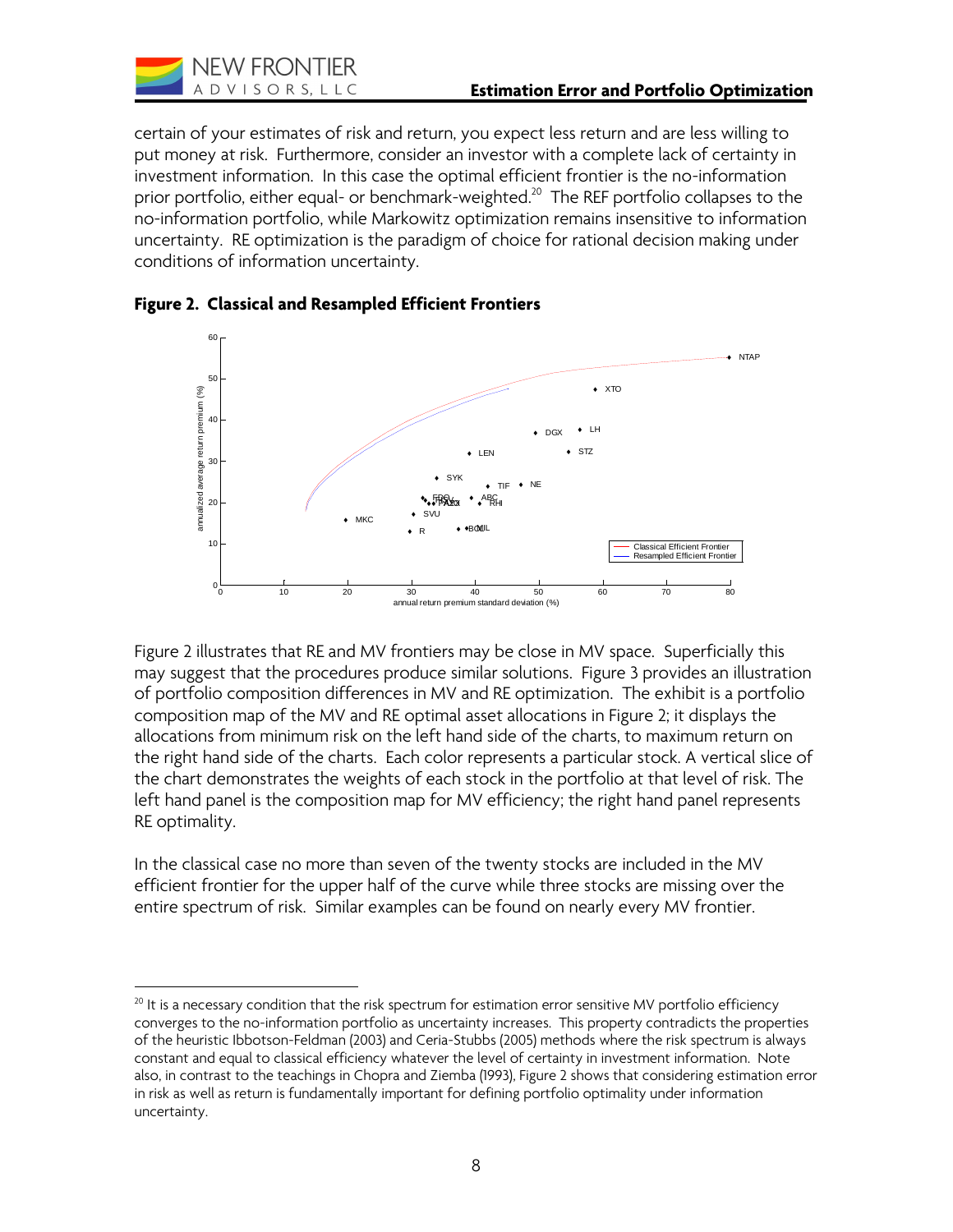



#### **Figure 3. MV and RE Frontier Portfolio Composition Maps**

The composition map for the REF illustrates very different properties. REF optimality includes all assets. There is a smooth transition from one risk level to another. RE optimization is robust and fundamentally different in character and allocations even when the two frontiers are similar in mean-variance space.

One of the most attractive features of REF optimized portfolios is that they often reflect investment sense. As one illustration, consider the maximum return MV and RE efficient portfolios in Figure 2. As Figure 3 indicates, the maximum return MV optimal portfolio represents a 100% bet in NTP stock. In contrast, the maximum return REF portfolio is very well diversified and a much less risky more acceptable investment. $^{21}$  More generally, REF  $\,$ optimized portfolios are often consistent with the intuition of professional managers across the entire frontier without the need for ad hoc constraints.

#### **Simulation Performance Tests**

 $\overline{a}$ 

RE optimized portfolios have many desirable investment properties relative to MV efficiency. However, the most important feature of RE optimization is its provable performance superiority on average. We use a simulation test rather than a back test to demonstrate the performance of the alternative strategies, since a back test is time period dependent and there are not enough observations available to test for statistical significance.<sup>22</sup>

 $21$  Note each asset weight in the maximum return REF portfolio is equal to the probability that it is truly the maximum return asset.

 $22$  A simulation proof of superiority requires assumptions about the "truth" distribution of assets for the results to be valid. In particular the truth data set and simulation framework has to make financial sense. A historical data set with negative average returns for some assets does not make sense as a truth in a simulation proof with sign constraints. In more subtle cases some assets may statistically dominate others over some spectrum of risk and return. While RE optimization can't be proven to have higher out-of-sample risk-return in all possible simulation tests, properly implemented it outperforms for financially relevant cases of practical interest. Michaud and Michaud (2008a, Ch. 6, Appendix B) provide a geometric proof of superiority that is data set independent. As discussed below, simulation tests for the index-relative and longshort case require certain additional considerations for validity (see also Michaud and Michaud 2008a, Ch. 9 for further discussion).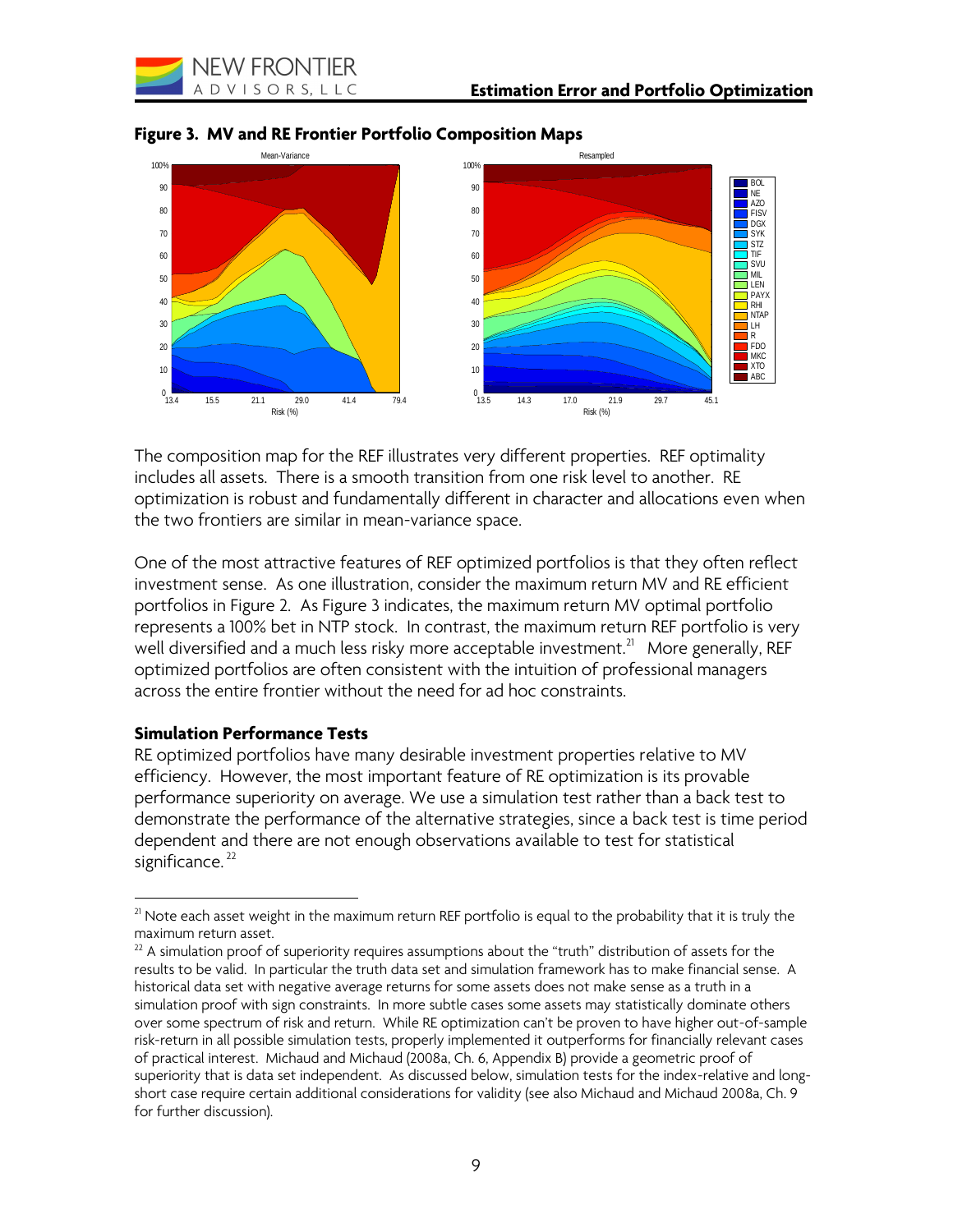

Following Jobson and Korkie (1981) and Michaud (1998, Ch.6), we perform a simulation test to compare RE vs. MV optimization. In a simulation test, a referee is assumed to know the true values of asset risks and returns. The twenty stock risk-return data, shown in the Appendix, serves as the "truth" in our simulation experiments. The referee creates a simulated history and provides returns that are statistically consistent with the true riskreturn estimates. These returns can either be thought of as historical observations of a stationary return distribution, or a number of noisy estimates of next period's return. The Markowitz and RE investors compute their efficient portfolios based on the referee's supplied returns. The referee uses the true risk-return values to score the optimized portfolios. Figure 4 gives the average of the results after many simulation tests.



#### **Figure 4: Comparison of MV and RE Performance**

The curves displayed in Figure 4 represent the averaged results from the simulation test. The left hand panel displays the average MV and RE efficient frontiers computed from the referee's returns, the portfolios that were submitted to the referee for scoring. The higher (red) dotted curve is the MV efficient frontier; the lower (blue) dotted curve is the REF. The left hand panel represents what the Markowitz and RE investors see on average given the referee's data. The right hand panel of Figure 4 illustrates the average results of how the submitted efficient frontier portfolios performed when the referee applied the true riskreturns. The higher (blue) solid curve represents the RE optimizer results; the lower (red) solid curve the Markowitz optimizer results. The right hand panel of Figure 4 shows that the RE optimizer, on average, achieves roughly the same return with less risk, or alternatively more return with the same level of risk, relative to the Markowitz optimizer. $^{23}$ 

The simulation experiment illustrates that the RE optimized portfolios are, on average, more effective at improving risk-adjusted investment performance.<sup>24</sup> RE optimized portfolios

 $\overline{a}$ <sup>23</sup> Markowitz and Usmen (2003) replicated the Michaud (1998, Ch. 6).

<sup>&</sup>lt;sup>24</sup> The results assume a MV optimization for total or real return, sign and budget constrained, optimized portfolios. The results can be generalized to include leverage. The index- or benchmark-relative, and longshort optimization frameworks are discussed in a subsequent section; simulation proofs are available in Michaud and Michaud (2008a, Ch. 9). There is no performance improvement for unbounded MV optimization.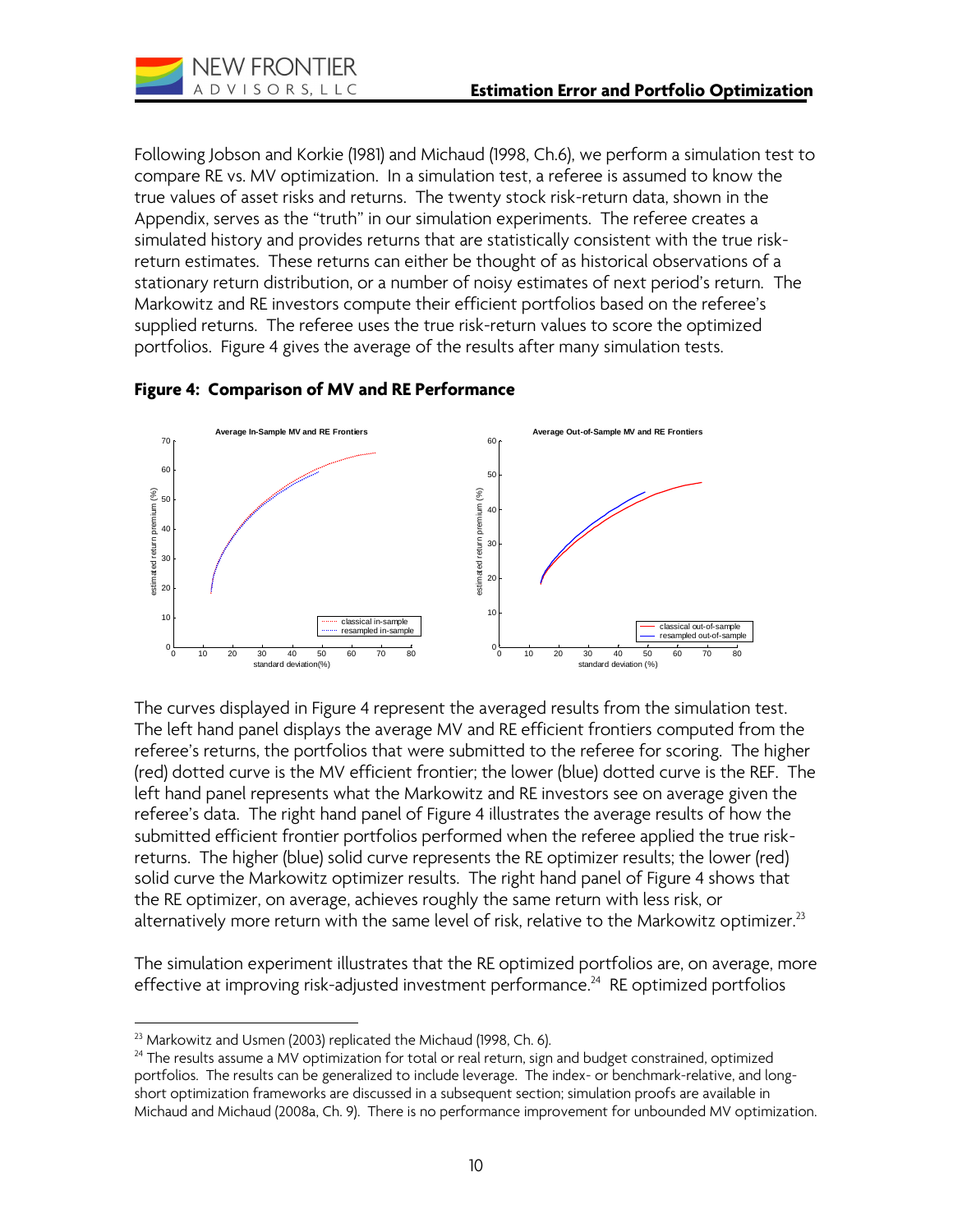

perform better because they are better risk managed and avoid the unrealistic use of investment information that characterizes Markowitz MV optimization solutions.<sup>25</sup>

#### **Optimizer or Inputs**

Asset managers have largely ignored the limitations of MV optimization technology in their investment process. Instead, the limitations of optimized portfolios in investment practice are typically addressed with proposals for improving risk-return estimates and allocating a considerable percentage of resources to the effort. Practitioner as well as academic financial literature is replete with various exotic statistical and investment proposals for improving optimization inputs. Our simulation studies suggest there is an additional route for improved optimized portfolio performance: a better optimizer. The notion that an improved optimizer may be as or more important than improved inputs is foreign to many.

Bayesian parameter estimation methods are among the most important tools in modern statistics for improving risk-return estimates. $^{26}$  Bayesian estimation in a simulation study often reflects a superior level of risk-return estimation than can be achieved in investment practice. Markowitz and Usmen (2003) address the issue of the relative importance of Bayesian estimation versus RE optimization. They develop a Bayesian diffuse prior procedure to enhance risk-return estimation. Using a simulation test framework as in Michaud (1998, Ch. 6), they compare the performance of their Bayesian enhanced riskreturn estimates and MV optimization to RE optimization with unenhanced risk-return estimates. To their surprise, the RE optimized portfolios exhibited superior performance on average and in every one of their 30 individual tests.<sup>27</sup>

#### **Markowitz-Usmen Implications**

The Markowitz-Usmen results may appear to defy investment intuition. One simple explanation is that MV optimization always assumes unrealistic accuracy regardless of the quality of the inputs. The level of investment information presumed by the optimization process (16 decimal places of accuracy) is almost always inconsistent with investment information. The end result is that classical optimization overuses investment information and creates extreme portfolios that typically perform poorly in practice.

Bayesian parameter estimation is not an always better procedure; a perverse prior may lead to poorer, not better, estimates. Markowitz and Usmen (2003) cleverly finesse the perverse Bayesian prior problem by using a diffuse prior in their study.<sup>28</sup> The perverse Bayesian prior

 $\overline{a}$ <sup>25</sup> Knight and Satchell (2006) find no benefit to RE optimization. However, they only examine the unbounded case.

<sup>&</sup>lt;sup>26</sup> A useful reference is Robert (1994).

 $27$  The Harvey et al (2008) tests disputing Markowitz and Usmen (2003) are based on a different procedure for computing RE optimized portfolios than that used in Markowitz and Usmen. This alternative procedure has been shown to have inferior out of sample performance to that used by Markowitz and Usmen (see Michaud 1998, Chapter 6, Appendix). This difference could explain their results. Also, their one-step-forward test is actually in- not out-of-sample and their characterization of long-term investor behavior for rationalizing their results does not conform to any in our experience. See Michaud and Michaud (2008b) for further discussion.  $28$  Harvey et al (2006) claim to improve on the Markowitz-Usmen Bayesian estimation procedure by handling higher moments. Their results however are not in the Levy-Markowitz (1979) framework assumed in this paper or used by most practitioners. Moreover they note that their results are addressed to improved in-sample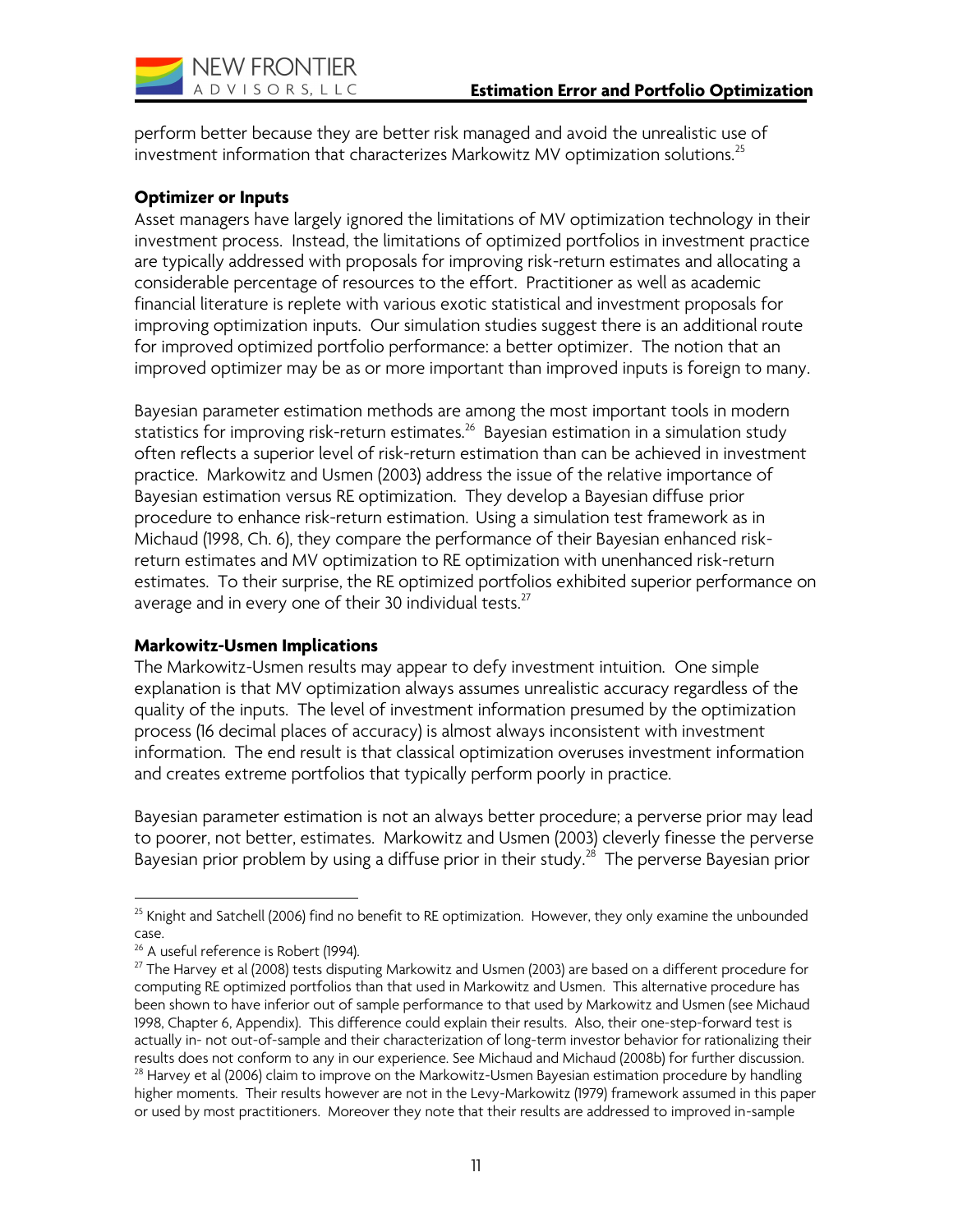

is a major concern in statistical estimation theory. Efron (2005), in his American Statistical Association presidential address, advocates "empirical Bayes" methods to avoid the effects of a perverse prior in Bayesian analysis while attempting to retain its improvement of statistical estimation power. The resampling and bootstrap methods Efron advocates conceptually resemble RE optimization.

In the RE optimization process, economically meaningful portfolio constraints serve as the fundamental mechanism for improving RE optimized portfolios. For example, nonnegativity constraints express the diffuse Bayesian belief that all assets in the optimization universe are desirable investments.<sup>29</sup> Diffuse Bayesian constraint priors operate on RE optimized portfolio structure by imposing reliable constraints on portfolio weights for each resampled optimized portfolio. The improvement in RE optimized portfolios results from the interaction of Bayesian prior constraints with the RE optimization averaging process. The Markowitz-Usmen results can be rationalized by observing that non-negative constraints and RE optimization may often be more restrictive in defining optimality than Bayesian parameter estimation in classical optimization. $^{\rm 30}$ 

While it is interesting to compare the relative value of statistically improved inputs versus RE optimization, the procedures are conceptually complementary, not exclusive. Procedures for improving the investment value of estimates are always worthwhile.

#### **Certainty Level and RE Optimality**

 $\overline{a}$ 

Up until now, we have avoided the issue of level of information in risk-return estimates. Except as noted, our performance studies were based on simulating ten years of monthly returns. While consistent with our historical data set and appropriate from an academic point of view, the simulation test framework has limitations for practice.

Very generally, investors do not know that their risk-return estimates reflect the information contained in ten years of stationary monthly returns as reflected in simulations of the Appendix data. One reason is that risk-return estimates in practice are rarely based solely on historical return data. More importantly, certainty varies by investor, strategy, and economic and market outlook among many factors. To be useful, RE optimization must be customizable to the perceptions of many kinds of investors, strategies, and investment horizons.

The number of simulated observations used to compute the simulated MV efficient frontiers in each resampling of risk-return estimates is a free parameter of the RE optimization process. As the number of observations becomes large, every set of

expected utility rather than out-of-sample risk-adjusted performance as in Markowitz-Usmen and Michaud (1998, Ch. 6). While we do not dispute their in-sample results, our focus is on out-of-sample investment properties.

**<sup>29</sup>** As indicated below, the diffuse Bayesian prior constraints for the index-relative or long-short case are different.

 $30$  Note that Harvey et al (2006) characterize the Michaud optimization resampling approach as changing the order of Bayesian integration. The Markowitz-Usmen results indicate that order of integration is non-trivially important. The order of integration is important because diffuse constraints may be highly reliable informative Bayesian priors on optimal portfolio structure.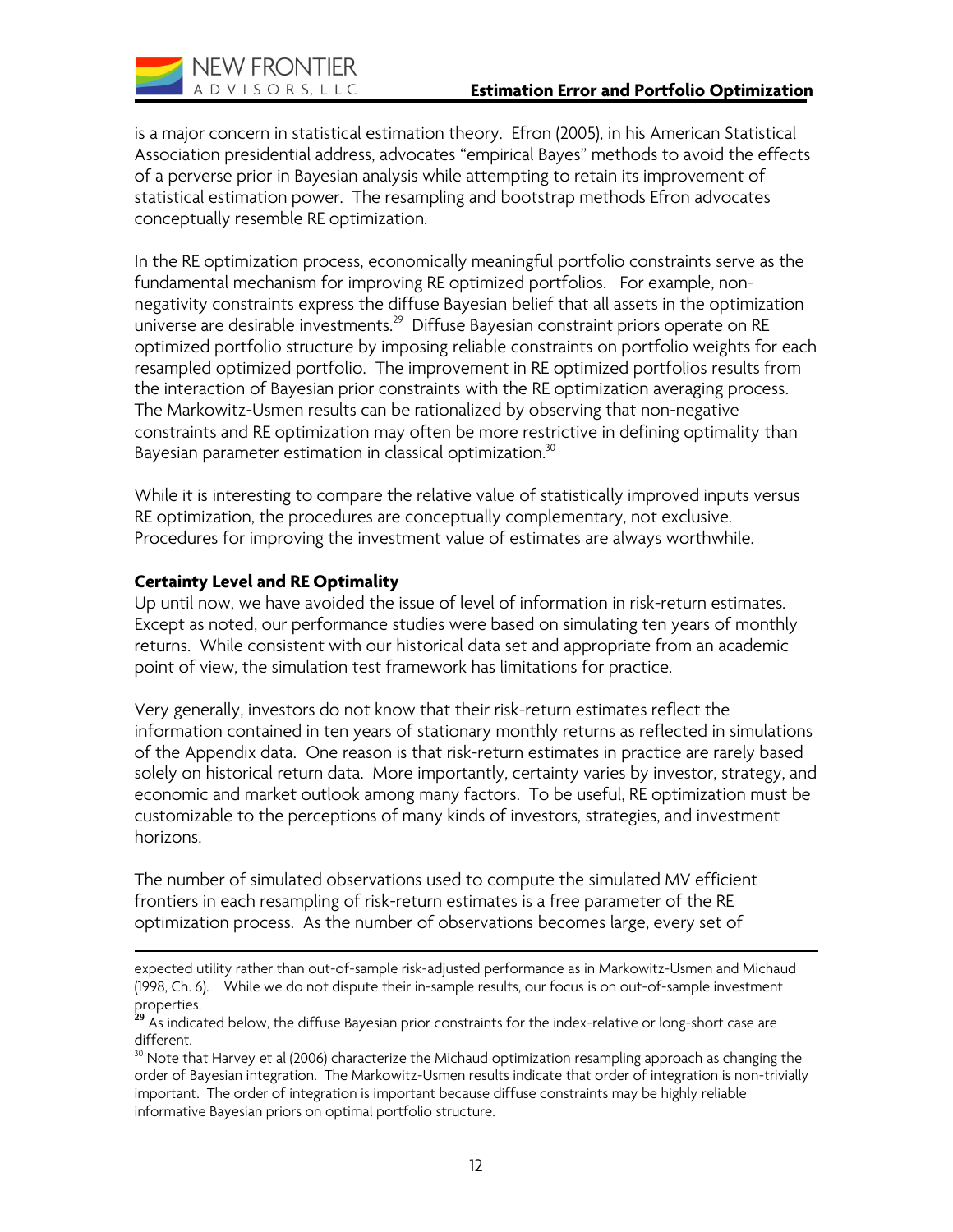

simulated risk-return estimates becomes increasingly similar to the original set, and the REF approaches the MV efficient frontier. When the number of observations becomes small, the REF approaches the no-information prior efficient portfolio.

The number of simulated observations is a natural way to model the amount of confidence an investor has in their risk-return estimates. $^{\textrm{31}}$  Figure 5 provides an illustration of the resulting frontiers at different levels of information. As confidence increases, REF portfolios become less diversified because they use information more actively as the frontier approaches the classical. The number of simulated observations is a mechanism for tuning the optimization process according to the level of certainty and time horizon associated with estimates.<sup>32</sup>





Considerations of information confidence level lead to an important conclusion. RE optimization is simply a generalization of Markowitz MV optimization that allows the investor to control the amount of confidence they have in their investment information in the optimization process.

#### **Optimality and Investability**

Theoretically the REF includes non-zero allocations for all the assets in the optimization universe. Given enough simulations, there will be at least one that includes a non-zero allocation to a given asset in a simulated MV frontier. This is similar to the market portfolio or global minimum variance portfolio, both of which theoretically include an allocation to every asset in the universe. In contrast, MV optimization typically excludes many assets in the efficient frontier. This important difference highlights the proper role of an optimizer: optimally weighting assets in the optimization universe. Choosing investable assets is the role of the analyst, not the optimizer. Excluding assets is a serious, though often ignored, negative property of classical linear constrained MV optimization.

 $\overline{a}$ <sup>31</sup> To facilitate the user experience we have created a Forecast Confidence™ (FC) level scale ranging from 1 to 10, indicating very low to very high information level. On this scale Markowitz optimization is an 11 and complete uncertainty 0. See further discussion in Michaud and Michaud (2004a).

<sup>&</sup>lt;sup>32</sup> See Michaud and Michaud (2004a) for applications.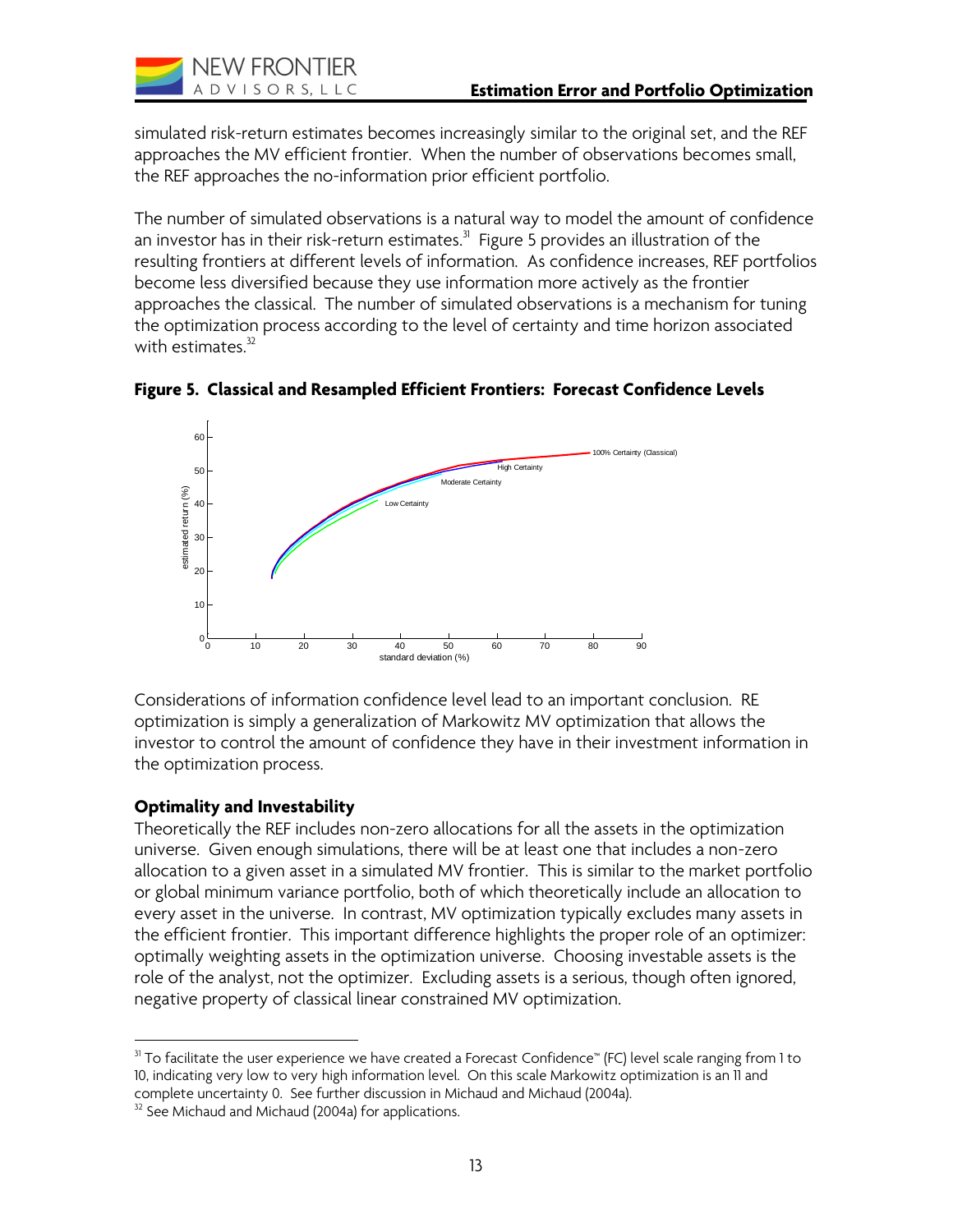

From a practical point of view, however, many REF allocations may be investment nuisances. The issue of "too small" allocations is one of investability, not optimality. Many non-zero REF optimal allocations may not be investable depending on the amount of invested capital and other liquidity considerations.<sup>33</sup> Michaud and Michaud (2003) teach that the proper procedure for dealing with investability in the context of RE optimality is to impose investability constraints during a second optimization step using mixed integer programming best approximation. This two step process permits the investor to overlay the optimal portfolio with practical trading and other considerations.

#### **The REF Maximum Return Point**

A statistical approach to portfolio optimality leads to some significant differences from classical MV optimization. One significant difference is that the REF curve may peak and then slope downward.<sup>34</sup> If the maximum risk portfolio on the REF is not also the maximum return portfolio, we call this the "maximum return point" (MRP) of the REF. The possible existence of an MRP is an important and very useful property of REF portfolio optimality.

Figure 6 illustrates how the REF MRP may arise. In each panel there are three high risk assets; uncertainty is indicated by the elliptical confidence region around each point. The left hand panel depicts the Markowitz case, where perfect certainty in information implies the risk and return are point estimates. Here, the maximum return portfolio includes only the maximum return asset and no MRP is possible. The middle panel exhibits a moderate amount of uncertainty in the return distribution of the three assets. Since the true maximum return asset can no longer be known with certainty, the REF maximum return portfolio includes a significant amount of the middle asset (although not as much as the top asset) and has lower expected return than the Markowitz maximum return portfolio. The right hand panel depicts a high level of uncertainty in the expected return estimates of the three assets. Since there is little statistical distinction between the three assets, the REF includes significant allocations in all three assets. In this case a MRP may emerge where the REF has a downward-sloping inefficient segment. Any risk beyond the MRP is not optimal and not on the REF by definition.

The MRP arises because RE optimization uses information from all assets in the optimization universe to form portfolio return expectations—the presence of risky low return assets means similarly risky high return assets may not realize such high returns in the future. The MRP defines a new upper-bound on the level of risk which we can be confident will lead to increasing expected portfolio return.<sup>35,36</sup>

.

 $\overline{a}$ 

<sup>33</sup> See also Michaud (1998, Ch. 12, p. 135).

<sup>&</sup>lt;sup>34</sup> See Michaud and Michaud (2004b).

<sup>&</sup>lt;sup>35</sup> Preliminary simulation tests are consistent with out-of-sample replication of in-sample REF MRPs.

<sup>&</sup>lt;sup>36</sup> The existence of the MRP is a useful way of justifying much institutional investment practice where assumed tracking error in equity portfolio optimization is often far less than the maximum available. Alternatively, not knowing the limits of efficient risk in an optimized portfolio may adversely afflict asset management for many leveraged hedge fund managers.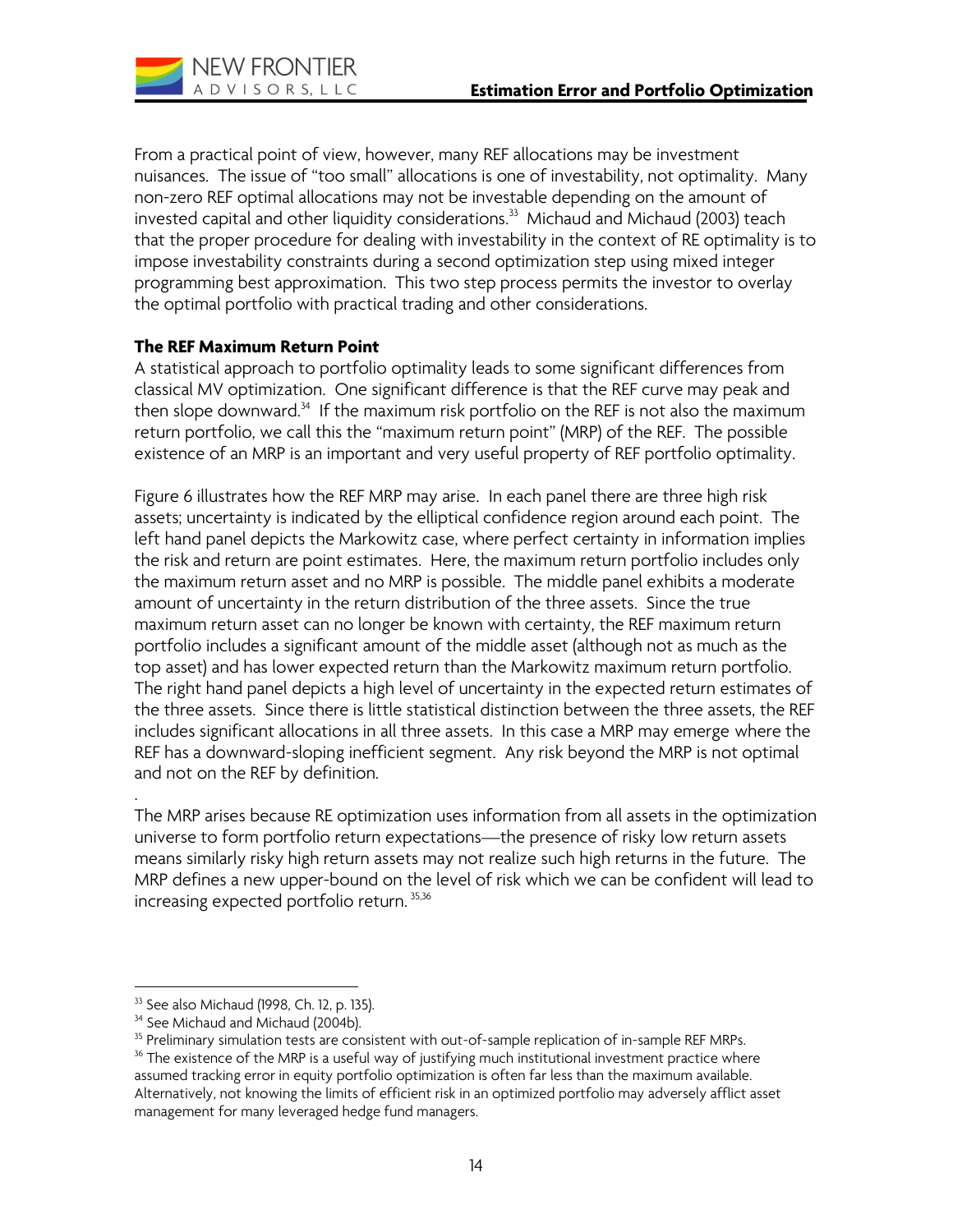



**Figure 6. Forecast Certainty Levels and the REF Maximum Return Point<sup>37</sup>**

A REF MRP is relatively rare in asset allocation studies, because assets in the optimization universe often have similar attractive risk-return characteristics. In contrast, a REF MRP is often observed in large stock universe equity portfolio optimizations. This is because the optimization universe may have many assets that have little return and high risk. The identification of the MRP prevents the overuse of inferior investments as they generally have small allocations before the MRP, but may have large allocations at greater risk levels. The MRP helps to identify the amount of information in forecasts, and has useful applications to the proper scaling of return forecasts.

But why would an investor include an inferior asset in the optimization universe in the first place when shorting is not allowed? Merton (1987) teaches that the optimization universe should always be defined in terms of what you know. An asset with high risk and low return may have no statistically significant investment information. An optimizer is not designed to tell which investments are to be ignored. This is much like including inappropriate data in a Bayesian prior. However, Merton's advice in the context of a large stock optimization universe that only includes statistically significant equities may result in unacceptable tracking error risk with many underrepresented sectors and industries. One simple solution for resolving these competing objectives is described in Michaud and Michaud (2005a): include an index-weighted composite asset of the statistically insignificant stocks in the index in the optimization.<sup>38</sup> The Merton principle of investing only in what you know remains the appropriate one.

#### **RE Rebalancing**

 $\overline{a}$ 

Portfolio optimization information is often insignificant. In particular, many estimates of stock alphas in an equity portfolio optimization relative to a large index are likely to be statistically insignificant. MV optimization is insensitive to investment insignificance resulting in frequent portfolio rebalancings that may have no investment value. Familiarity with the limitations of MV optimization for asset management has led to numerous ad hoc rebalancing rules. Managers often rebalance on an arbitrary time schedule, such as monthly, quarterly, or annually. Alternatively, portfolio weights are assigned arbitrary ranges, such as plus or minus 10%; if an asset weight in the current portfolio is out of the range, the

<sup>&</sup>lt;sup>37</sup> This figure is from chapter 6 of Michaud and Michaud (2008a).

 $38$  Further description and implications of using the composite asset are given in the reference.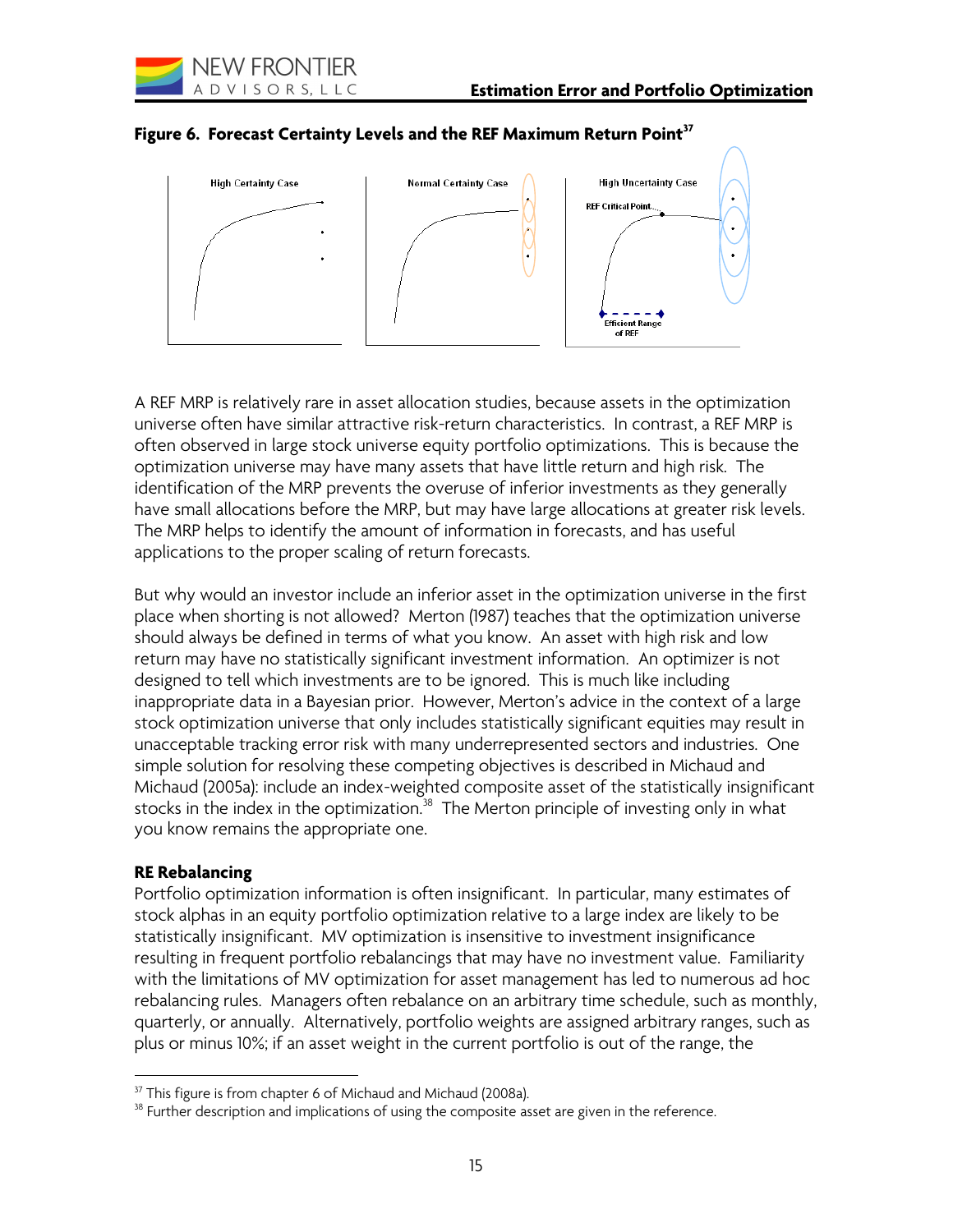

investor rebalances the portfolio. Portfolio rebalancing in practice is essentially portfolio maintenance with little, if any, evidence of investment effectiveness. Conceptually, portfolio rebalancing should be based on statistically significant differences relative to optimality.<sup>39</sup> RE rebalancing provides the appropriate tool for understanding statistically significant differences.

Figure 7 illustrates how the RE rebalancing rule works. By definition, every portfolio on the REF is an average of properly associated portfolios. The large dot indicates a selected "middle" optimal REF portfolio. $40$  The small dots (magenta) surrounding the selected portfolio indicates the associated simulated efficient frontier portfolios. The associated portfolios provide a framework for defining "nearness" for a given metric, risk level, and confidence level. The relative variance or "tracking error" between the optimal and associated portfolios provides a convenient metric.<sup>41</sup> Using this metric, the relative variance is computed for the current portfolio and for each associated optimal portfolio relative to the indicated REF optimal portfolio. The RE rebalancing rule defines the "need-to-trade" probability as the percent of associated portfolio relative variances closer to the optimal portfolio compared to the current portfolio. A 10% need-to-trade probability implies that only 10% of the associated portfolio variances are closer than the current portfolio in the metric.

**Figure 7. Resampled Efficiency and Associated Efficient Portfolios**



The RE portfolio rebalancing rule has some interesting investment properties. The need-totrade probability measures portfolio structure similarity by taking into account the means, variances, and covariances of all the assets in the optimization universe. An overweight in large cap stocks and an underweight in mid cap stocks are not as significant as a similar overweight in emerging markets and underweight in non-U.S. bonds. The rebalance

 $\overline{a}$ <sup>39</sup> Academic methods for understanding statistically significant differences between portfolios, usually associated with tests of the Capital Asset Pricing Model, such as Shanken (1985), are based on an unbounded MV optimization framework and not useful for portfolios in practice. See also Michaud (1998, Ch. 7, App. A).

 $40$  The middle portfolio used in Figures 7 and 8 is defined as the REF rank 31 portfolio from the spectrum of ranks 1 to 51 computed portfolios. The magenta simulated portfolios are all similarly ranked meta-reseampled efficient frontier portfolios. See Michaud and Michaud (2008a, Ch. 6) for further details.

<sup>&</sup>lt;sup>41</sup> Other metrics may also be of interest depending on applications and can be used to define the RE rebalancing rule.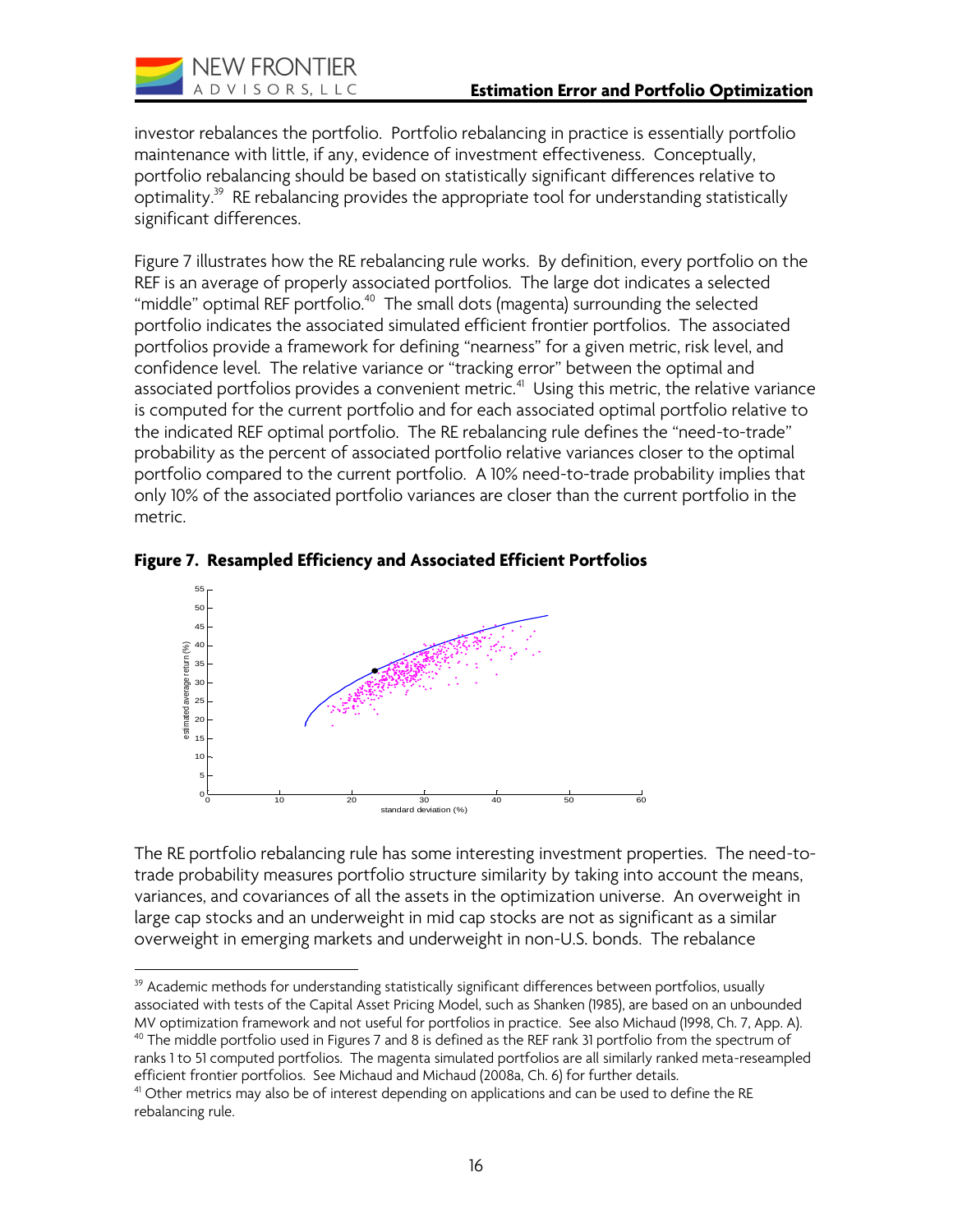

probability is a measure of how similar the current portfolio will perform relative to the optimal portfolio in the investment period. RE rebalancing provides a statistically rigorous and investment meaningful measure of when rebalancing is necessary.  $^{42}$ 

The RE need-to-trade probability is a portfolio rebalancing rule. It does not indicate portfolio imbalances at the asset level. However, the associated portfolios in Figure 7 can also be used to compute a statistical analysis that is useful for understanding imbalances at the asset level and for portfolio monitoring. Each associated portfolio has an optimal allocation to each asset in the optimization universe. Percentile ranges and standard deviations can be computed for each asset, resulting in a linear regression type statistical analysis for the optimal portfolio.

Figure 8 displays the results of such a statistical analysis for the Appendix data for a REF middle optimal portfolio. There may be no direct relationship between the size of an allocation and the size of the bounds. For instance, note that the optimal allocation to TIF and MKC are nearly the same though different in significance or importance in the optimization. When the current portfolio weights lie outside the percentile bounds, rebalancing may be indicated. The procedure can also be used to enhance the Sharpe (1992) returns-based style analysis procedure by including statistical estimates of the significance of the style coefficients.



**Figure 8. Middle REF Portfolio Bounds (25th/75th Percentile Asset Weight Ranges)** 

The RE rebalancing rule has been enhanced with meta-resampling techniques since it was described in Michaud (1998, Ch. 7).<sup>43</sup> The new procedure provides substantially enhanced

 $\overline{a}$  $42$  The portfolio rebalancing test can also be used to estimate a cost minimization statistically equivalent optimal portfolio.

 $43$  Michaud and Michaud (2002). The new procedure was allowed as a patent in August 2005, Robert Michaud and Richard Michaud co-inventors. For the purposes of statistical estimation, every simulated MV efficient frontier becomes the basis of computing an associated resampled efficiency frontier; the meta-resampling uses the portfolios on the associated resampled efficient frontiers in the trading rule and estimates of statistical parameters. See Michaud and Michaud (2008a, Ch. 7) for additional details.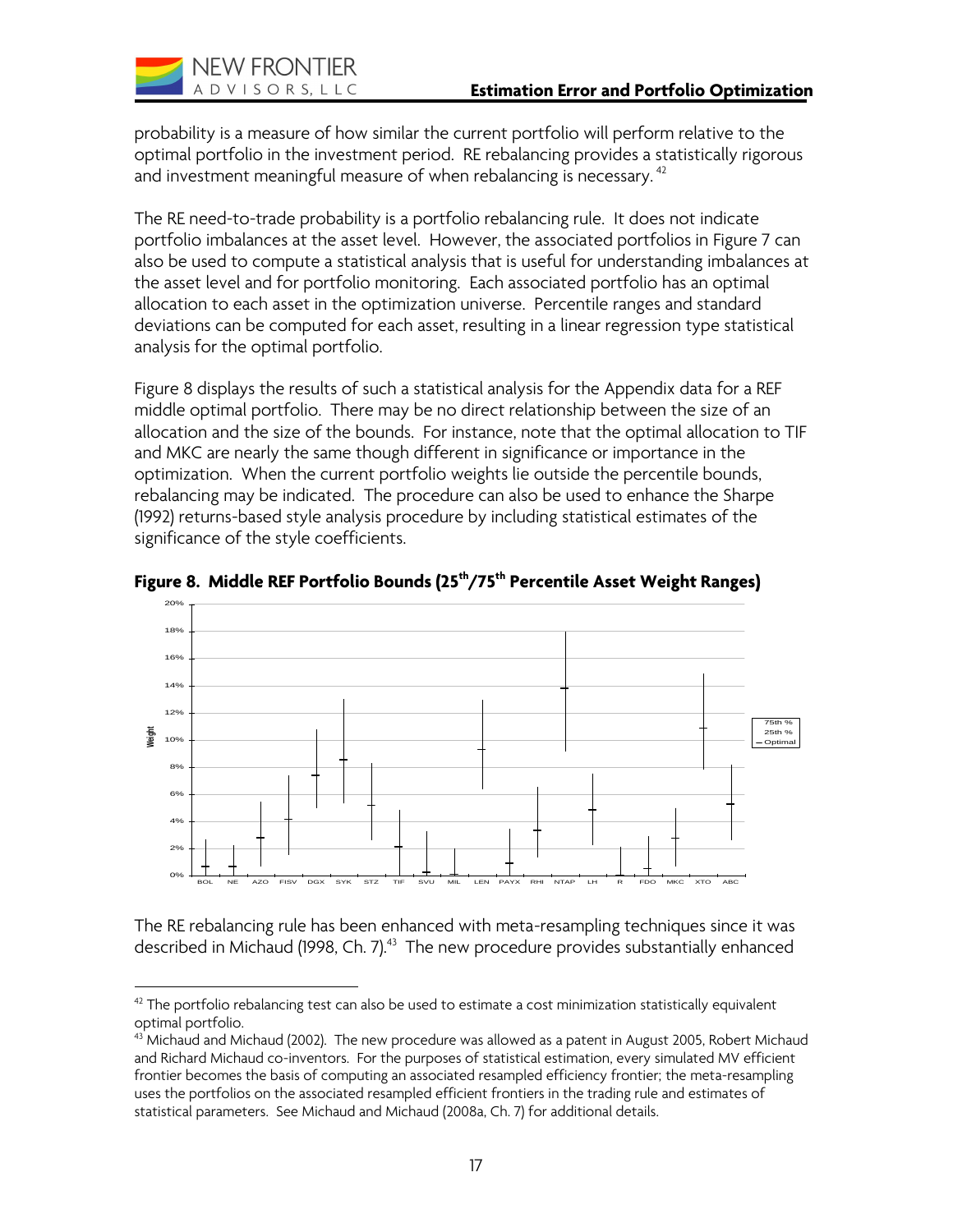

and relatively uniform statistical power across the entire range of portfolios on the REF. The meta-resampling rebalancing method features customization capabilities for various investment strategies, applications, and asset management characteristics. The enhanced procedure also markedly reduces the skewness of asset weight distributions.<sup>44</sup>

#### **Benchmark-Relative Optimization**

Benchmarks arise naturally in many asset management contexts. Active manager performance is typically evaluated relative to the residual return or tracking error with respect to some benchmark or index.<sup>45</sup> MV optimization is defined as maximizing portfolio residual return relative to a given level of residual or tracking error risk.<sup>46</sup> Estimation error uncertainty is as important in benchmark- or index-relative optimization as in signconstrained MV optimization. However, RE optimization requires accommodation to the presence of (relatively) unattractive, as well as attractive, assets in the optimization universe.

Non-ad hoc optimization constraints should be an expression of your beliefs. They act as Bayesian priors in MV as well as RE optimization. $47$  Index-relative sign-consistent constraints (less/greater than or equal to the index weight for negative/positive residual return assets) perform the same Bayesian function as sign constraints in total return optimizations.  $^{48}$ Also, as in sign-constrained total return optimization, simulation tests show that RE indexrelative optimization with appropriate index-relative constraints outperforms MV optimization.<sup>49</sup>

Index-relative optimization can be described as long-short optimization without leverage. Equity portfolio long-short optimization is currently very topical. This is because many standard equity portfolio indices, such as the S&P 500, are highly asymmetric. In long-only optimization, index weight asymmetry affects the nature of the optimized portfolio. This is because small index-weight stocks can only receive a small underweight relative to negative information but can be overweighted relative to positive information with little limitation. In contrast, large index-weight stocks are less biased by positive or negative information relative to index weights. Assuming estimation error is relatively index-weight symmetric, the optimizer may invest heavily in attractive small index-weight stocks but cannot offset

 $\overline{a}$ <sup>44</sup> The Britten-Jones (1999) range estimates of optimized portfolio weights are only useful for unbounded MV optimization. Our meta-resampling procedure produces investment relevant coefficients for the practical case of linear constrained MV optimized portfolios with less variance.

<sup>&</sup>lt;sup>45</sup> The index or benchmark in asset allocation studies may be an index or a return liability. In equity portfolio optimization, portfolio risk is typically defined in a CAPM or APT framework. See Michaud and Michaud (2008a, Chs. 9 and 10) for further discussion.

 $46$  The benchmark redefines risk in terms of the return of an investment relevant objective.

 $47$  As Theil (1971, pp. 346-350) notes, analysts often have valuable extraneous information including introspection on the value of coefficients where "pure estimation" or dependence solely on the data is suboptimal. RE optimization methods may be viewed as an enabling technology for including reliable linear constraints in many multivariate estimation and maximization contexts.

 $48$  There are important exceptions to simple rules of thumb that impose residual return index-weight relative sign constraints. One alternative, to define Bayesian prior constraints that depend on the statistical significance of the index-relative information, is beyond the scope of this report. These issues are addressed further in Michaud and Michaud (2008a, Ch. 9).

<sup>49</sup> See Michaud and Michaud (2008a, Ch. 9).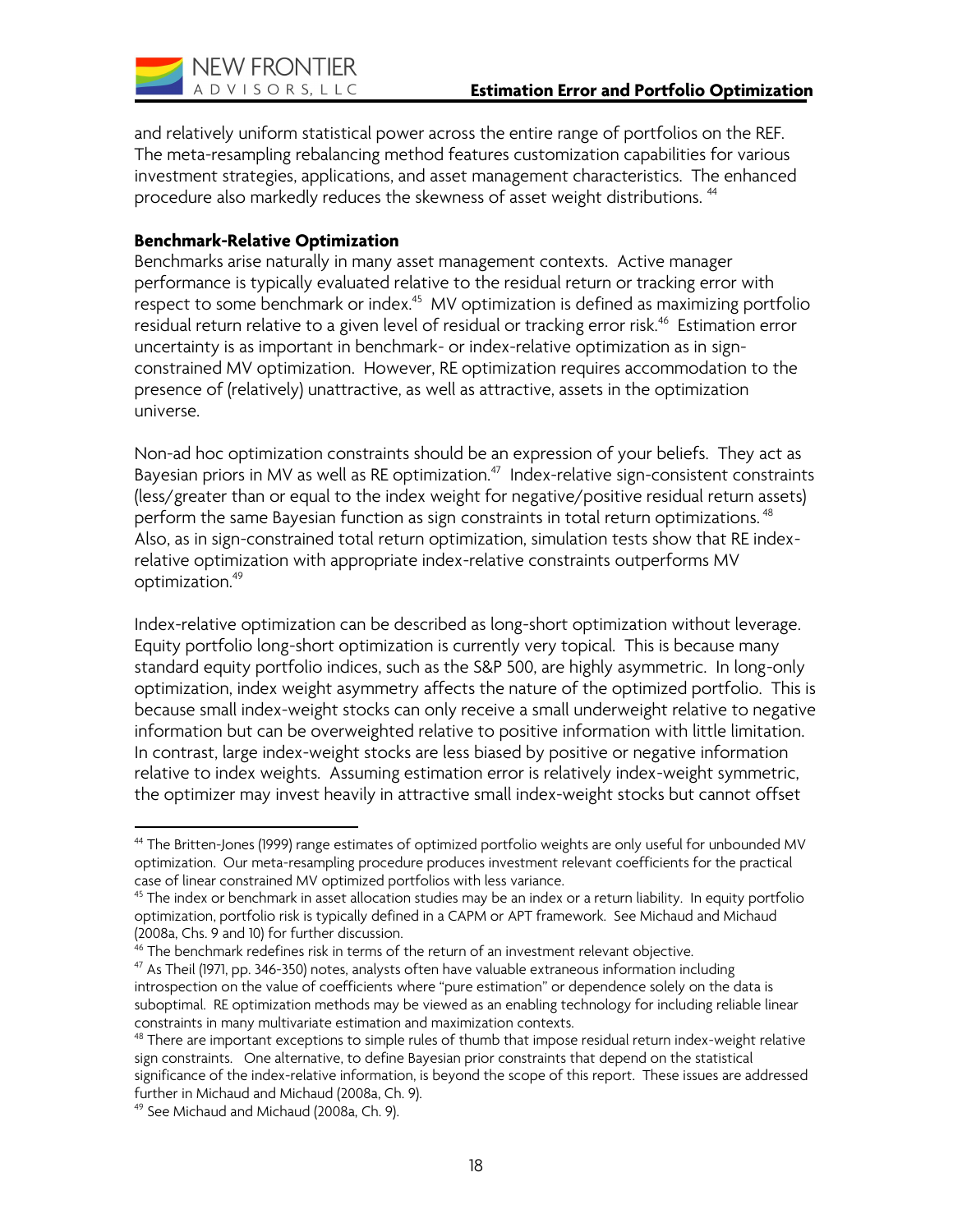

this with large underweights in unattractive small index-weight stocks, often resulting in a small index-weight stock portfolio bias.<sup>50</sup>

Proper optimization design requires avoiding pitfalls such as a small cap bias for asymmetric indices. A long-short 120/20 or 130/30 strategy may allow relatively symmetric constraints on stocks in an optimization universe.  $^{5|52}\,$  Two-fund long-short strategies may also limit the impact of index asymmetric constraints on portfolio optimization. $^{53}$  Another simple alternative is a two-stage optimization; the first stage determines the theoretically optimal portfolio with index-symmetric constraints; the second stage attempts to closely replicate this portfolio while satisfying investability constraints.

Constraints reflecting beliefs are intimately associated with the particular character of investment information for a given asset manager or strategy. RE optimization, properly implemented may be as important for improved long-short investing as for more traditional contexts. Understanding the non-ad hoc Bayesian role of constraints is essential in managing inadvertent biases as well as reaping the benefits of a statistical approach to portfolio optimization.<sup>54</sup>

#### **Additional Properties**

RE optimization can be understood as an information level constraint. For example, in a two asset case, the REF lies on, but does not extend as far as, the classical efficient frontier. The shorter REF indicates that the risk likely to be rewarded with increased return is less than the maximum return asset. It is noteworthy that this result is consistent with much professional practice; few recommended asset allocations involve portfolios near the top of the MV efficient frontier. RE optimization quantifies this important investment intuition. Even for two asset cases, RE optimization provides useful investment information.

The REF may exhibit puzzling behavior in in-sample MV space. One example is that the REF may have a non-concave segment. While a linear combination of portfolios on the REF may lie above the REF, this fact has no particular consequence since portfolios always exist above the REF in MV space. REF non-concavity may be associated with a gap or paucity of estimates in a region of the efficient frontier or estimates inconsistent with rational

 $\overline{a}$  $50$  A manager may consider a small cap portfolio bias desirable. The point of the example is to note that a small cap bias emerges in index-relative portfolio optimization from long-only constraints in asymmetric indices independent of any capitalization based information asymmetry.

<sup>51</sup> Long-short optimized portfolios generally need to satisfy certain conditions (Jacobs et al 2006a) in order to have practical investment value. Some additional conditions may be necessary to control unlikely extreme events in the resampling process.

<sup>&</sup>lt;sup>52</sup> See Jacobs and Levy (2006b).

<sup>&</sup>lt;sup>53</sup> In the classical long-short case analyzed in Michaud (1993), before shorting, both the long and short portfolios are sign constrained creating relatively symmetric constraints in the total portfolio.

 $54$  The discussion teaches that thoughtful constraints on optimal portfolio structure are your friends and should always be included. Note how avoiding estimation error in the unbounded MV optimization analytical framework in Clarke et al (2002, 2006) leads to very different conclusions.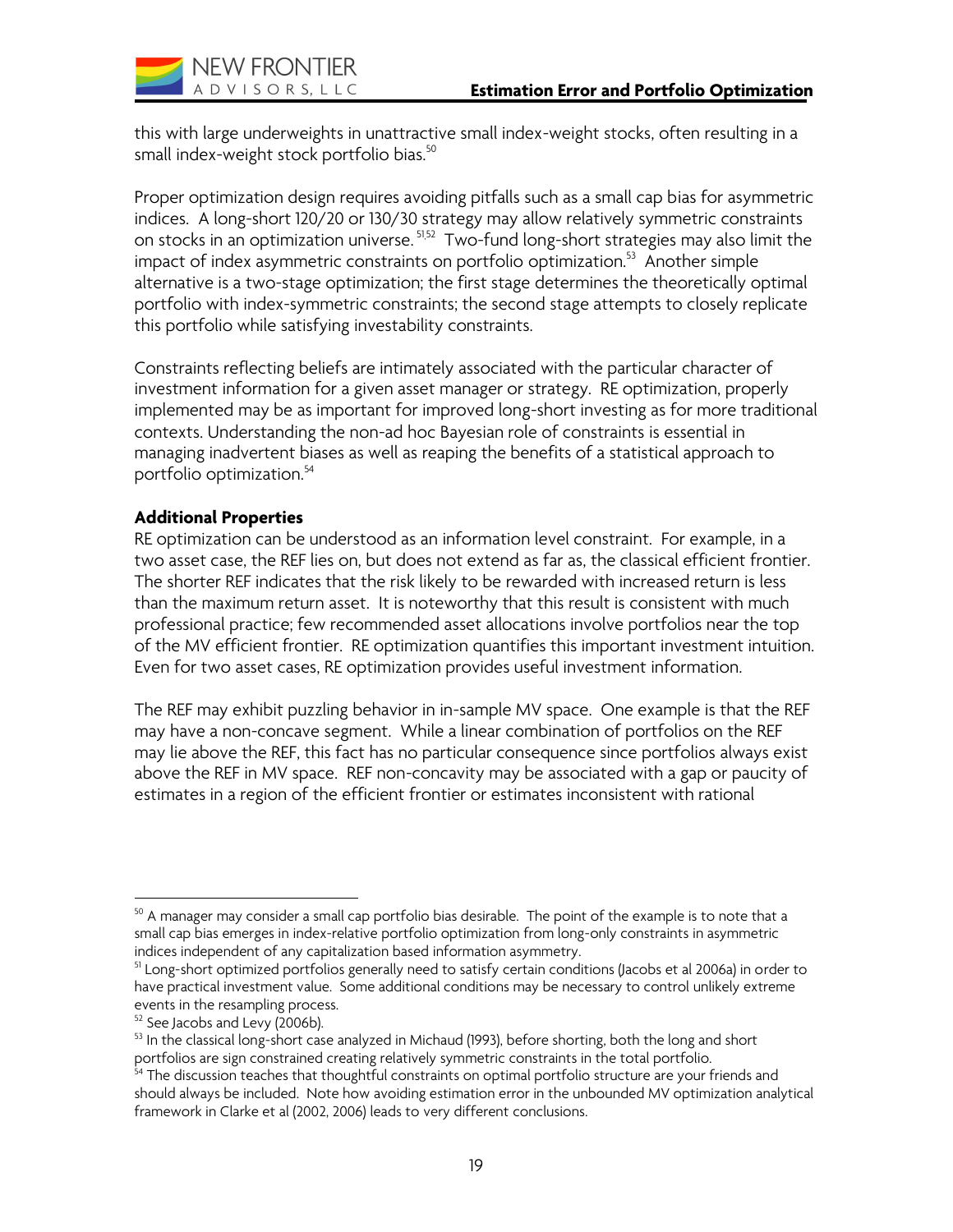

pricing.<sup>55</sup> Alternatively, non-concavity may simply indicate that the simulation has not converged and requires more simulations.

Since the REF is always below the classical frontier in MV space, in-sample utility analysis always trivially indicates less "utility" or "information ratios" for RE optimal portfolios. RE optimization does not maximize in-sample parameters, rather it accounts for the possibility these parameters are wrong.

#### **Conclusion**

 $\overline{a}$ 

RE technology is a generalization of Markowitz MV optimization that allows investors to include the level of certainty in risk-return estimates in the optimization, rebalancing, and monitoring process. Avoiding the literal use of investment information implied by Markowitz optimization is a necessary though not sufficient condition for improved riskadjusted performance. By factoring in estimation error in a Bayesian-like framework, RE optimization avoids unreliable and self-defeating principles of design and management that follow from in-sample parameter certainty MV portfolio optimization analytics. RE optimization also benefits from improved Bayesian forecasting and other improvements to the optimization inputs. When properly used, a new framework emerges that provides a far more reliable and productive route for research and effective asset management.

<sup>&</sup>lt;sup>55</sup> One important source of the inhomogeneous optimization universe problem is the disconnect between return and risk estimation in equity portfolio optimization. Alpha is typically estimated independently from commercial risk models. As a consequence, the return to risk distribution may not exhibit rational pricing.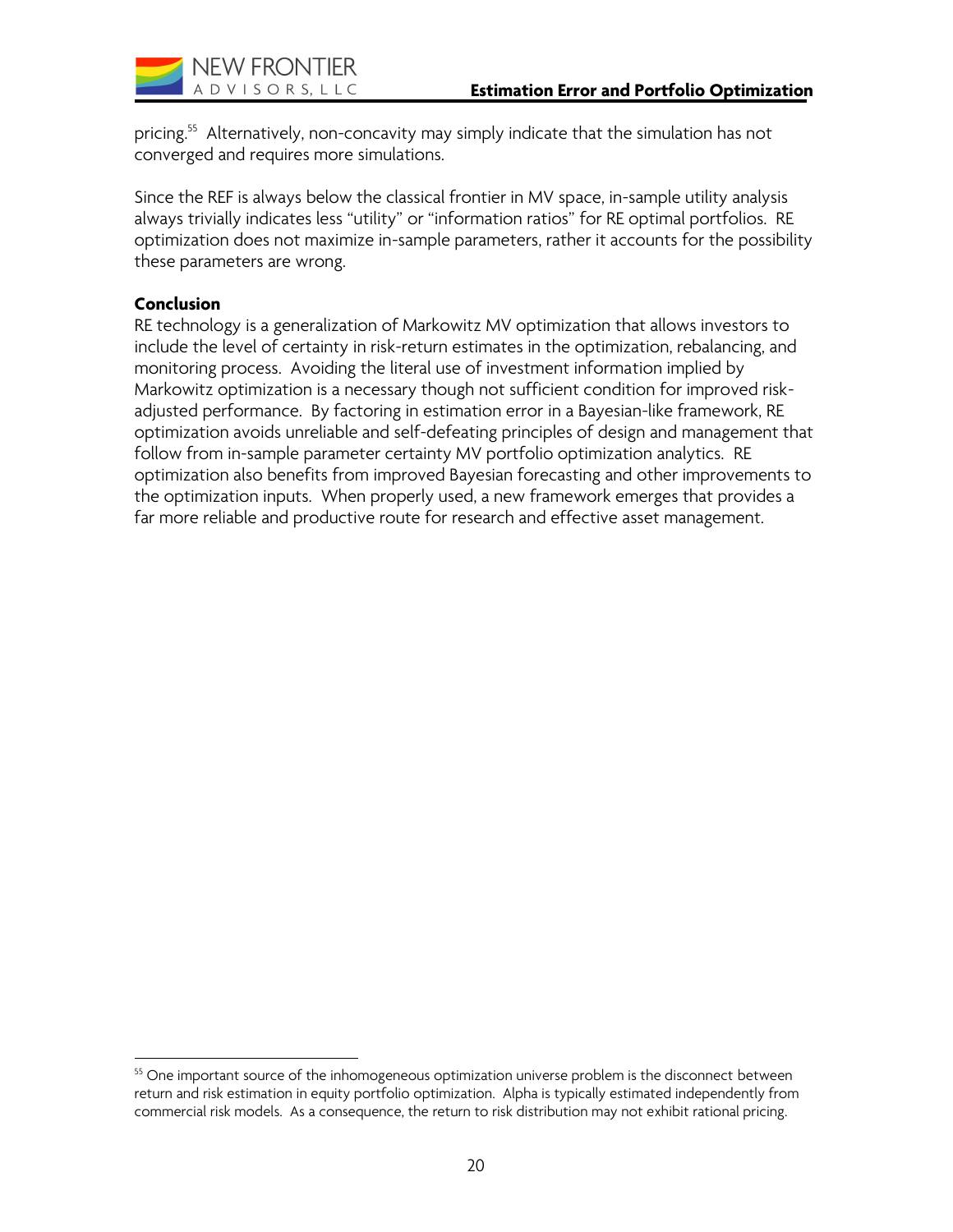

## **Bibliography**

- Bawa, V., S. Brown, and R. Klein. 1979. *Estimation Risk and Optimal Portfolio Choice.* Amsterdam: North Holland.
- Black, F. and R. Litterman. 1992. "Global Portfolio Optimization." *Financial Analysts Journal* 48(5): 28-43.
- Brandt, Michael W. 2007. "[Portfolio Choice Problems.](http://faculty.fuqua.duke.edu/~mbrandt/papers/published/portreview.pdf)" in Y. Ait-Sahalia and L.P. Hansen Eds. *[Handbook of](http://home.uchicago.edu/~lhansen/handbook.htm)  [Financial Econometrics.](http://home.uchicago.edu/~lhansen/handbook.htm)* Amsterdam: Elsevier Science, Ltd.
- Britten-Jones, M. 1999. "Sampling Error in Mean-Variance Efficient Portfolio Weights." Journal of Finance 54(2): 655–671.
- Boyd, S. and L. Vandenberghe. 2004. Convex Optimization. Cambridge: Cambridge University Press.
- Campbell, J. and L. Viceira. 2002. Strategic Asset Allocation: Portfolio Choice for Long-Term Investors. New York: Oxford University Press.
- Ceria, S. and R. Stubbs. 2005. *Incorporating Estimation Error into Portfolio Selection: Robust Efficient Frontiers.* Axioma Working Paper.
- Chopra, V. and W. Ziemba. 1993. "The Effect of Errors in Means, Variances, and Covariances on Optimal Portfolio Choice." *Journal of Portfolio Management* 19(1): 6-11.
- Clarke, R., H. deSilva, and S. Thorley. 2002. "Portfolio Constraints and the Fundamental Law of Active Management." *Financial Analysts Journal* 58(3): 48-66.
- Clarke, R., H. deSilva, and S. Thorley, 2006. "[The Fundamental Law of Active Portfolio Management](http://scholar.google.com/url?sa=U&q=http://www.enteluigieinaudi.it/pdf/Seminari/Economia/S_20060508.pdf)." *Journal of Investment Management* 4(3): 54-72.
- Cremers, J-H., M. Kritzman, and S. Page. 2004. "Portfolio Formation with Higher Moments and Plausible Utility." Revere Street Working Paper Series: Financial Economics (November).
- DeMiguel, V., L. Garlappi, and R. Uppal. 2006. "1/N." EFA Zurich Meetings, June 22.
- Efron, B. 2005. "Bayesians, Frequentists, and Scientists." *Journal of the American Statistical Association* 100(469): 1-5.
- Efron, B. and R. Tibshirani. 1993. *An Introduction to the Bootstrap.* New York: Chapman and Hall.
- Feldman, B. 2003. "Ibbotson's Approach to Resampling." Presented to the Ibbotson Client Conference (Fall) in Orlando.
- Frost, P. and J. Savarino. 1986. "An Empirical Bayes Approach to Efficient Portfolio Selection." *Journal of Financial and Quantitative Analysis* 21(3): 293-305.
- Frost, P. and J. Savarino. 1988. "For Better Performance Constrain Portfolio Weights." *Journal of Portfolio Management* 15(1): 29-34.
- Grinold, R. 1989. "The Fundamental Law of Active Management." *Journal of Portfolio Management* 15(3): 30- 37.

Grinold, R. and R. Kahn. 1995. *Active Portfolio Management.* Chicago: Irwin.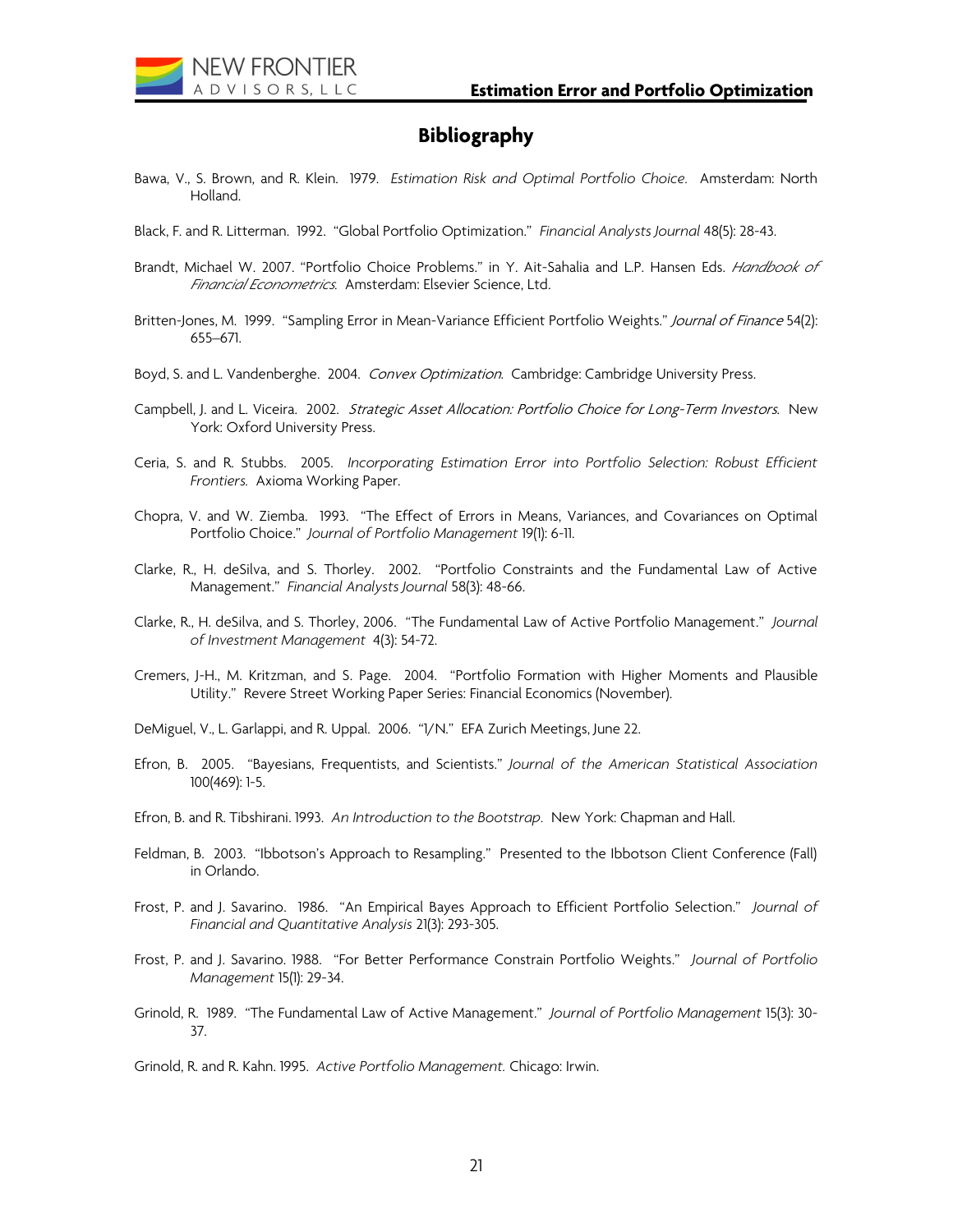- Harvey, C., J Liechty, M. Liechty, and P. Müller. 2006. "Portfolio Selection with Higher Moments." Duke University, Working Paper, (October 16).
- Harvey, C., J Liechty, M. Liechty, and P. Müller. 2008. "Bayes vs. Resampling: A Rematch." Journal of Investment Management, forthcoming.
- Jacobs, B., K. Levy, and H. Markowitz. 2006a. "Trimability and Fast Optimization of Long-Short Portfolios." *Financial Analysts Journal* 62(2): 22-34.
- Jacobs, B. and K. Levy. 2006b. "Enhanced Active Equity Strategies." *Journal of Portfolio Management* 32(3):45- 55.
- Jobson, D. and B. Korkie, 1980. "Estimation for Markowitz Efficient Portfolios." *Journal of the American Statistical Association* 75(371): 544-554.
- Jobson, D. and B. Korkie, 1981. "Putting Markowitz Theory to Work." *Journal of Portfolio Management* 7(4): 70-74.
- Jorion, P. 1986. "Bayes-Stein Estimation for Portfolio Analysis." *Journal of Financial and Quantitative Analysis* 21(3): 279-292.
- Jorion, P. 1992. "Portfolio Optimization in Practice." *Financial Analysts Journal* 48(1): 68-74.
- Knight, J. and S. Satchell. 2006. "Exact Properties of Measures of Optimal Investment for Institutional Investors." Presented to: The Centre for Advanced Studies in Finance and The Institute for Quantitative Finance and Insurance, March.
- Ledoit, O. 1997. "Improved Estimation of the Covariance Matrix of Stock Returns with an Application to Portfolio Selection." Anderson Graduate School of Management at UCLA, Working paper (March).
- Levy, H. and H. Markowitz. 1979. "Approximating Expected Utility by a Function of Mean and Variance." *American Economic Review* 69(3): 308-317.
- Markowitz, H. 1956. "The Optimization of a Quadratic Function Subject to Linear Constraints." *Naval Research Logistics Quarterly* 3(1/2): 111-133.
- Markowitz, H. 1959. Portfolio Selection: Efficient Diversification of Investments. New York: Wiley. 2<sup>nd</sup> ed. Cambridge, MA: Basil Blackwell, 1991.
- Markowitz, H. and N. Usmen. 2003. "Resampled Frontiers Versus Diffuse Bayes: An Experiment." *Journal of Investment Management* 1(4): 9-25.
- Merton, R. 1987. "Presidential Address: A Simple Model of Capital Market Equilibrium With Incomplete Information." *Journal of Finance* 42(3): 483-510.
- Michaud, R. 1989. "The Markowitz Optimization Enigma: Is Optimization Optimal?" *Financial Analysts Journal* 45(1): 31-42.
- Michaud, R. 1993. "Are Long-Short Equity Strategies Superior?" *Financial Analysts Journal* 49(6): 44-49.
- Michaud, R. 1998. *Efficient Asset Management.* New York: Harvard Business School Press. Now published by Oxford University Press.
- Michaud, R. 2003. "A Practical Framework for Portfolio Choice." *Journal of Investment Management*, 2nd Quarter. Reprinted in *The World of Risk Management*. Ed. H. Gifford Fong. New Jersey: World Scientific, 2006.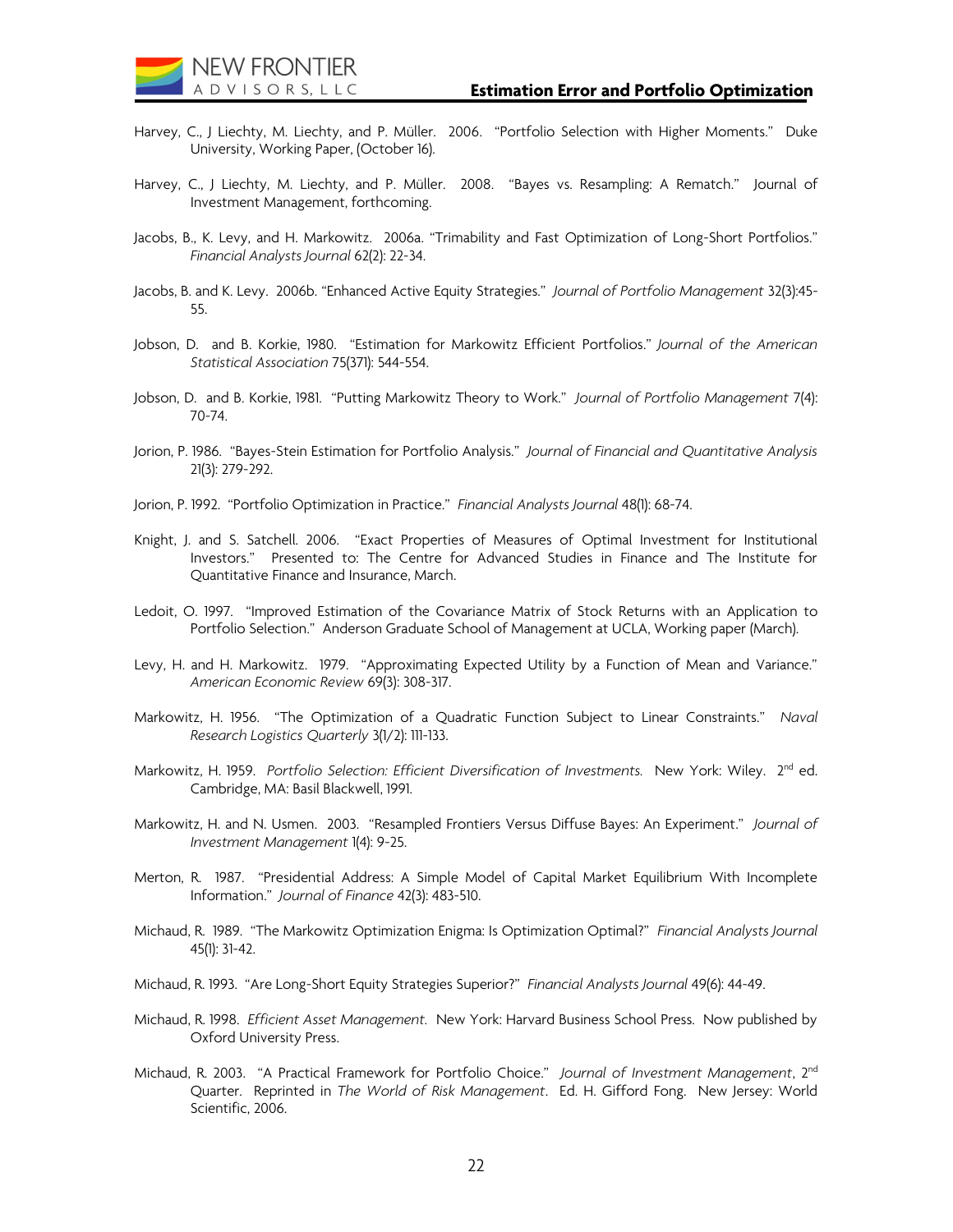

- Michaud, R. and R. Michaud. 2002. "Resampled Portfolio Rebalancing and Monitoring." New Frontier Advisors Newsletter  $(4<sup>th</sup>$  quarter).
- Michaud, R. and R. Michaud. 2003. "[Optimal and Investable Portfolios."](http://www.newfrontieradvisors.com/downloads/pdfs/nfa-written/optimal-investable-portfolios-060103.pdf) New Frontier Advisors Newsletter (June).
- Michaud, R. and R. Michaud. 2004a. "Forecast Confidence Level and Portfolio Optimization." New Frontier Advisors Newsletter (July).
- [Michaud, R.](http://www.newfrontieradvisors.com/about-us/bios.html) and R. [Michaud.](http://www.newfrontieradvisors.com/about-us/bios.html) 2004b. "Equity Optimization Issues-I." New Frontier Advisors Newsletter (November).
- Michaud, R. and R. Michaud. 2005a. "Insignificant Alphas and Heterogeneous Errors." New Frontier Advisors Newsletter (March).
- Michaud, R. and R. Michaud. 2005b. "Fundamental Law of Mismanagement." New Frontier Advisors Newsletter (July).

Michaud, R. and R. Michaud. 2008a. *Efficient Asset Management*. 2<sup>nd</sup> Ed. Oxford University Press: New York.

- Michaud, R. and R. Michaud. 2008b. "Defense of Markowitz-Usmen." Working paper. New Frontier Advisors. http://www.newfrontieradvisors.com/research/Articles/ResampledEfficiencyArticles.html.
- Robert, C. 1994. *The Bayesian Choice: A Decision-Theoretic Motivation.* New York: Springer.
- Roll, R. 1979. "Testing a Portfolio of Ex Ante Mean-Variance Efficiency. TIMS Studies in the Management Sciences 11: 135-149.

Rubenstein, M. 1973. "A Comparative Statistics Analysis of Risk Premiums." *Journal of Business* 46 (4): 605-615.

- Shanken, J. 1985. "Multivariate Tests of the Zero-Beta CAPM." *Journal of Financial Economics* 14(3): 327-357.
- Sharpe, W. 1992. "Asset Allocation: Management Style and Performance Measurement." *Journal of Portfolio Management* 18(1): 7-19.
- Theil, H. 1971. *Principles of Econometrics.* New York: Wiley.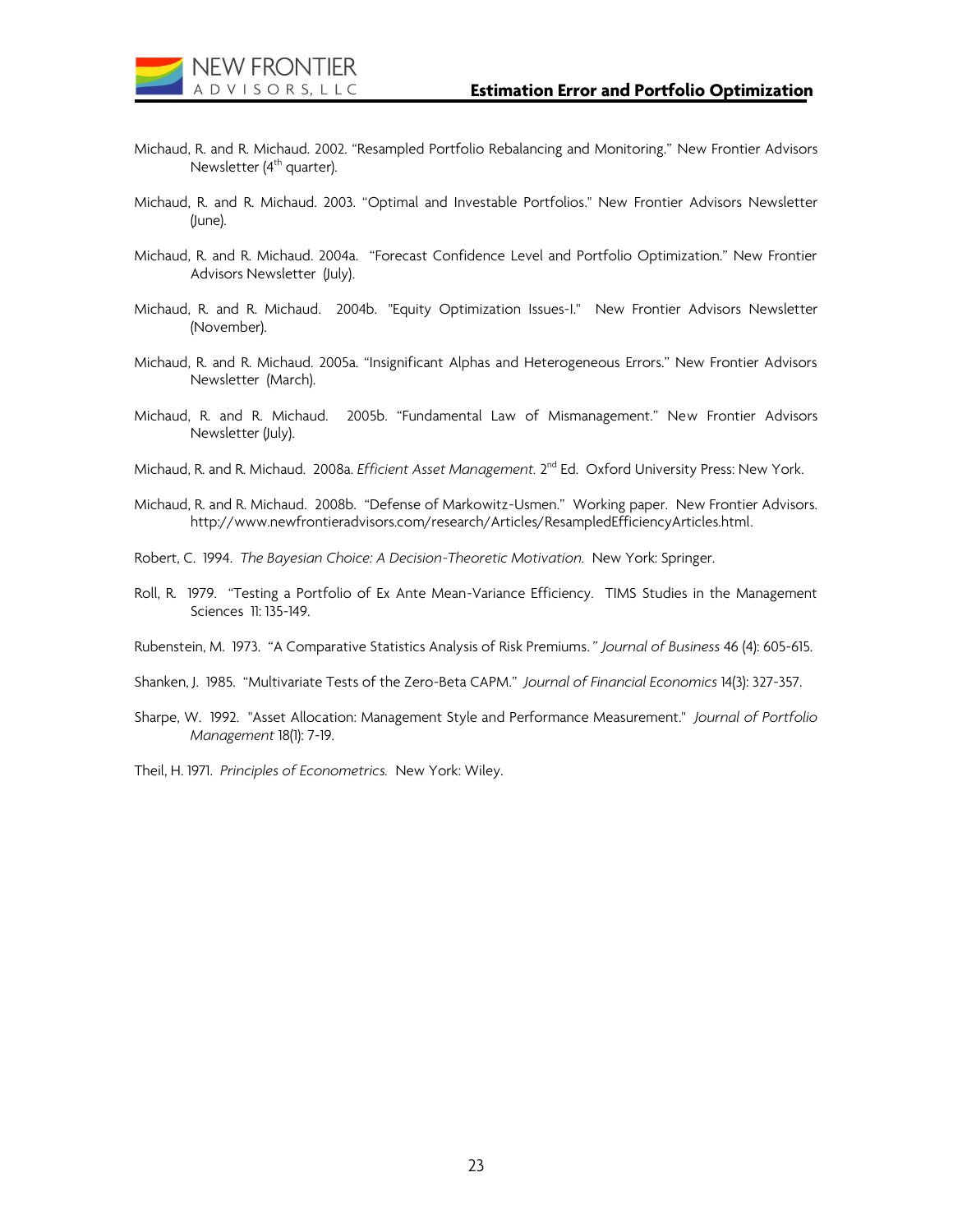

#### **Appendix: Twenty Stock Data Set**

A Standard & Poor's 500 list of stocks and their market capitalizations were taken as of October 2006. The market capitalizations were discounted back via monthly total returns to approximate market capitalizations in January 1997. The 20 Large Cap stock set was taken from a random sample of the 100 largest of these market capitalization stocks. Ten years of complete monthly returns for the sample spans January 1997 through December 2006.

|             |                                      |        | <b>Standard</b>  |  |  |  |
|-------------|--------------------------------------|--------|------------------|--|--|--|
| Ticker      | <b>Asset Name</b>                    | Return | <b>Deviation</b> |  |  |  |
| <b>BOL</b>  | Bausch & Lomb                        | 13.5%  | 36.9%            |  |  |  |
| <b>NE</b>   | Noble Corporation                    | 24.4%  | 46.7%            |  |  |  |
| <b>AZO</b>  | AutoZone Inc.                        | 19.9%  | 33.0%            |  |  |  |
| <b>FISV</b> | Fisery Inc.                          | 20.7%  | 31.7%            |  |  |  |
| <b>DGX</b>  | Quest Diagnostics                    | 36.9%  | 49.0%            |  |  |  |
| <b>SYK</b>  | Stryker Corp.                        | 25.8%  | 33.5%            |  |  |  |
| <b>STZ</b>  | Constellation Brands                 | 32.4%  | 54.2%            |  |  |  |
| TIF         | Tiffany & Co.                        | 23.9%  | 41.6%            |  |  |  |
| SVU         | SUPERVALU Inc.                       | 17.2%  | 29.9%            |  |  |  |
| MIL         | Millipore Corp.                      | 13.9%  | 38.2%            |  |  |  |
| LEN         | Lennar Corp.                         | 32.0%  | 38.6%            |  |  |  |
| <b>PAYX</b> | Paychex Inc.                         | 19.9%  | 32.3%            |  |  |  |
| <b>RHI</b>  | Robert Half International            | 19.9%  | 40.3%            |  |  |  |
| <b>NTAP</b> | Network Appliance                    | 55.2%  | 79.4%            |  |  |  |
| LН          | Laboratory Corp. of America Holdings | 37.8%  | 56.0%            |  |  |  |
| R.          | Ryder System                         | 13.1%  | 29.3%            |  |  |  |
| <b>FDO</b>  | Family Dollar Stores                 | 21.2%  | 31.3%            |  |  |  |
| <b>MKC</b>  | McCormick & Co.                      | 15.9%  | 19.3%            |  |  |  |
| <b>XTO</b>  | XTO Energy Inc.                      | 47.5%  | 58.4%            |  |  |  |
| <b>ABC</b>  | Amerisourcebergen Corp.              | 21.1%  | 38.9%            |  |  |  |